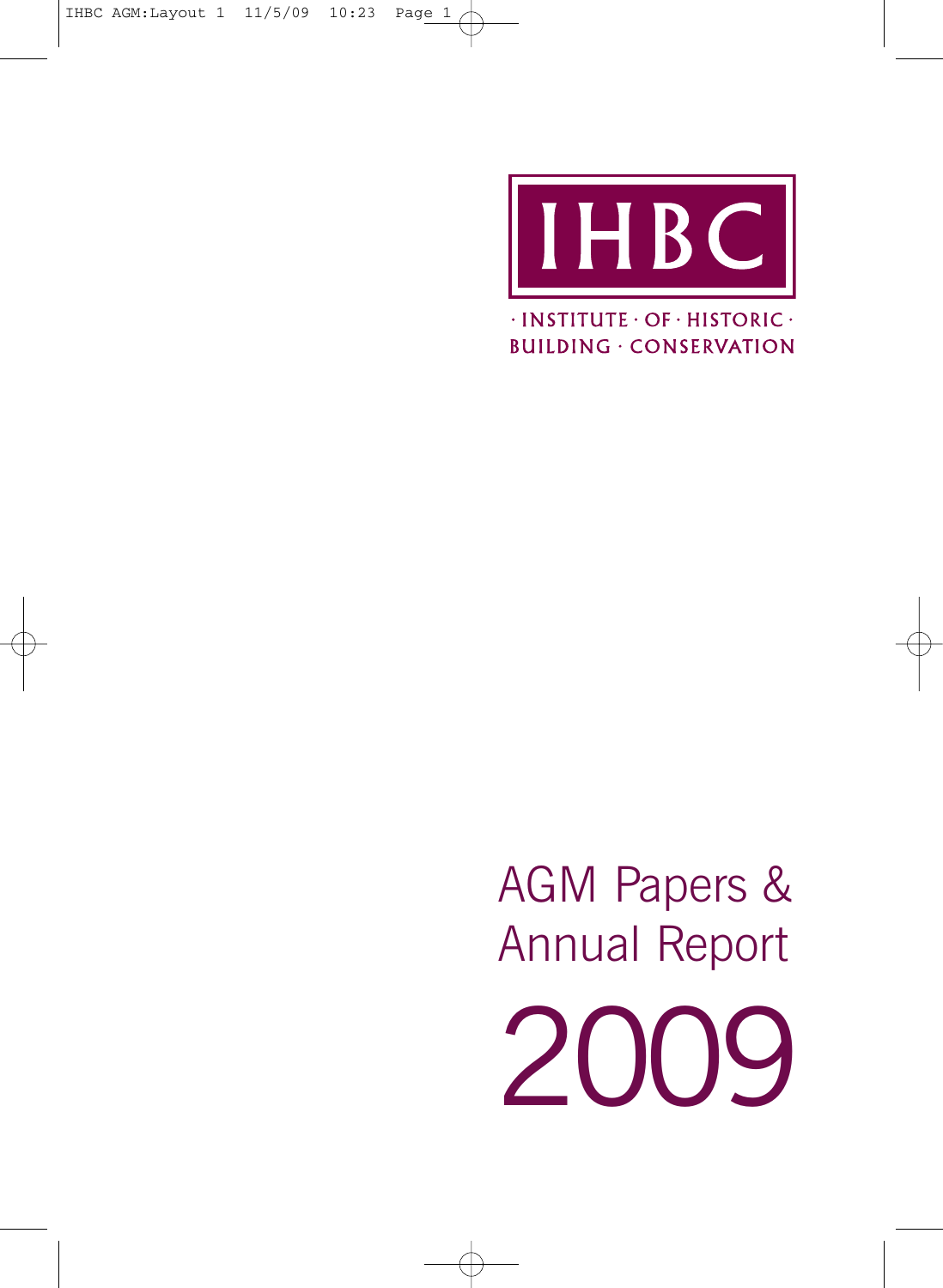IHBC AGM:Layout 1  $11/5/09$  10:23 Page 2

€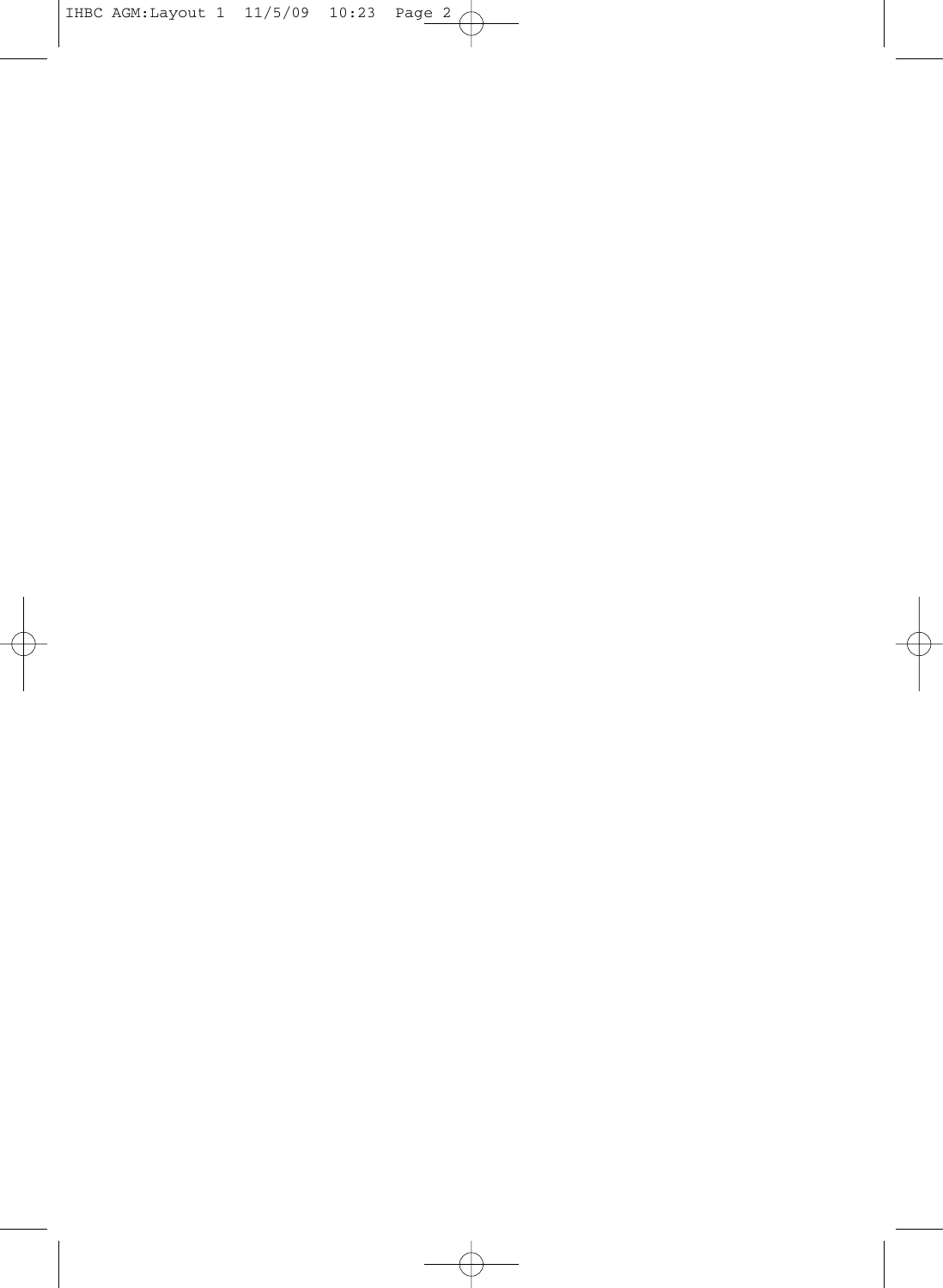# The Institute of Historic Building Conservation ANNUAL GENERAL MEETING

**5.15 pm, Friday 12 June 2009 at Chatsworth Suite, The Palace Hotel, Buxton, Derbyshire SK17 6AG**

## **AGENDA**

- 1 Apologies for absence
- 2 Minutes of the Annual General Meeting of The Institute of Historic Building Conservation held on Friday 27 June 2007 at the Austin Pearce Building, University of Surrey, Guildford, Surrey, and the matters arising
- 3 Council's report
- 4 Financial statement and Treasurer's report
	- Resolution 1 Accounts

To receive the reports of the Hon Treasurer and Council for the financial year 1 October 2007 to 30 September 2008 and to approve the accounts for that period

Resolution 2 – Auditors

To appoint Larking Gowen, chartered accountants, as auditors to the institute, to hold office from the conclusion of the present General Meeting until the conclusion of the next General Meeting at which accounts in respect of an accounting reference period are laid

- 5 Election of Officers and notification of nomination of branch representatives
- 6 Motions to the AGM

*At the time of going to press no motions had been received at the institute's offices.*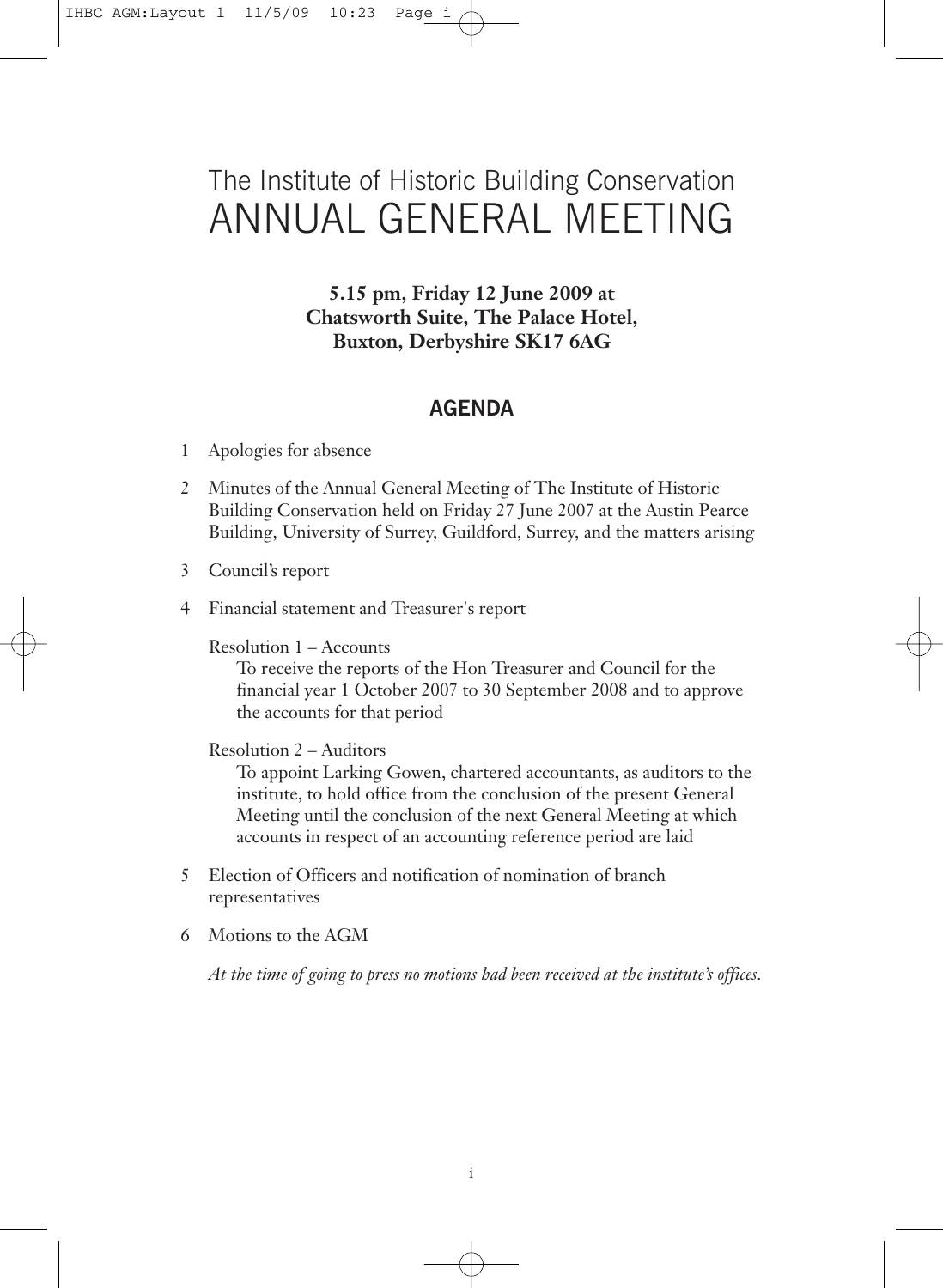## **THE INSTITUTE OF HISTORIC BUILDING CONSERVATION**

www.ihbc.org.uk

Registered as a Charity, Number 1061593

Company Limited by Guarantee Registered in England Number 3333780

#### **Registered Office**

3 Stafford Road, Tunbridge Wells, Kent TN2 4QZ

#### **Business Office**

Jubilee House, High Street, Tisbury, Wiltshire SP3 6HA Tel 01747 873133 Fax 01747 871718 admin@ihbc.org.uk

#### **President**

Eddie Booth, 1 Querns Lane, Cirencester, Gloucestershire, GL7 1RL president@ihbc.org.uk

#### **Chairman**

Dave Chetwyn, 142 Richmond Street, Penkhull, Stoke-on-Trent, Staffordshire, ST4 7DU chair@ihbc.org.uk

#### **Company Secretary**

Richard Morrice 3 Stafford Road Tunbridge Wells Kent TN2 4QZ secretary@ihbc.org.uk

#### **Director**

Seán O'Reilly (Post) The Glasite Meeting House, 33 Barony Street, Edinburgh EH3 6NX director@ihbc.org.uk

These documents were prepared by Richard Morrice and the IHBC National Office.

## **CONTENTS**

| Council's report for the year ending<br>30 September 2008                                                                                                                                        | 1              |
|--------------------------------------------------------------------------------------------------------------------------------------------------------------------------------------------------|----------------|
| Accounts for the year ended<br>30 September 2008                                                                                                                                                 | 1 <sub>0</sub> |
| Election of Officers and nomination of<br>branch representatives                                                                                                                                 | 12             |
| Motions to the AGM                                                                                                                                                                               | 13             |
| Minutes of the Annual General Meeting<br>of the Institute of Historic Building<br>Conservation held on Friday 27 June<br>2008 at the Austin Pearce Building,<br>University of Surrey, Guildford, |                |

Surrey, and the matters arising 14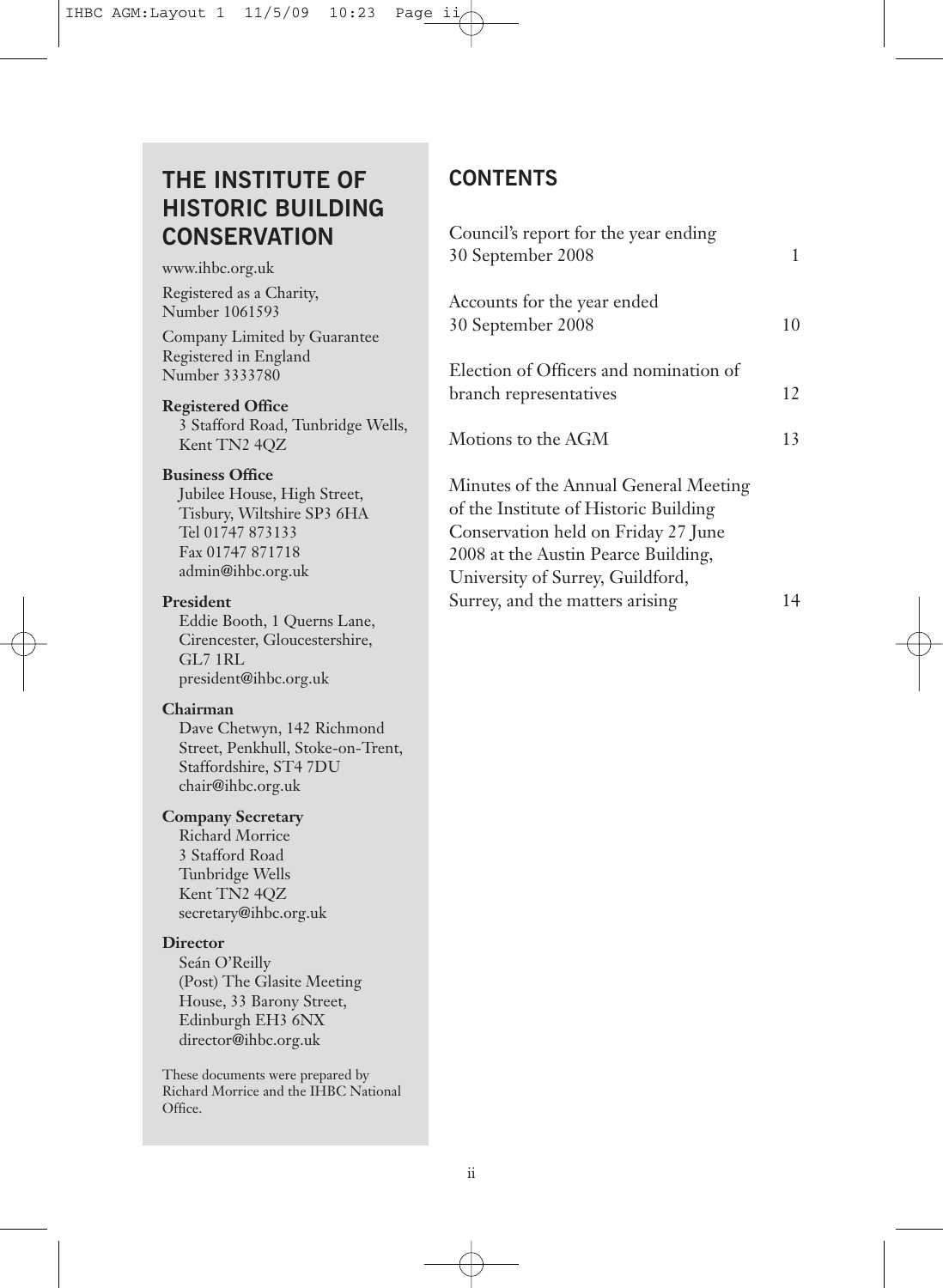## **COUNCIL'S REPORT**

The Council presents its annual report and financial statements for the year ended 30 September 2008.

## **OBJECTIVES**

The company is a charity and exists to promote, for the benefit of the public, the conservation of and education and training in the conservation and preservation of buildings, structures, areas, gardens and landscapes which are of architectural or historical value in the UK insofar as it lies within the duties and responsibilities of any person whose principal professional skills are to provide specialist advice in such conservation and preservation.

## **The IHBC's key activities are:**

- setting standards for conservation practice throughout the UK and Ireland and improving education and training in conservation
- raising the profile of conservation and promoting its role in economic and social regeneration
- supporting excellence in all aspects of conservation, whether in the identification, analysis, repair and reuse of historic buildings or in new design in historic settings
- stimulating debate on how the role of conservation should develop
- organising its own training events and further developing its branch network in the UK and Ireland to encourage the continued exchange of information between practitioners at the local level.

## **ORGANISATIONAL STRUCTURE**

The institute is governed by a Council with up to 22 voting members made up of up to nine elected officers (Chair, Vice-Chair, Secretary, Treasurer and five committee chairs) and up to 13 representatives of regional branches, as well as several non-voting officers co-opted by Council, including the President. Council is advised by five committees, each chaired by an elected officer: Finance & Resources Committee, Membership & Ethics Committee, Educational Training & Standards Committee, Policy Committee, and Communications & Outreach Committee. The committees oversee a number of advisory sub-committees, boards and panels.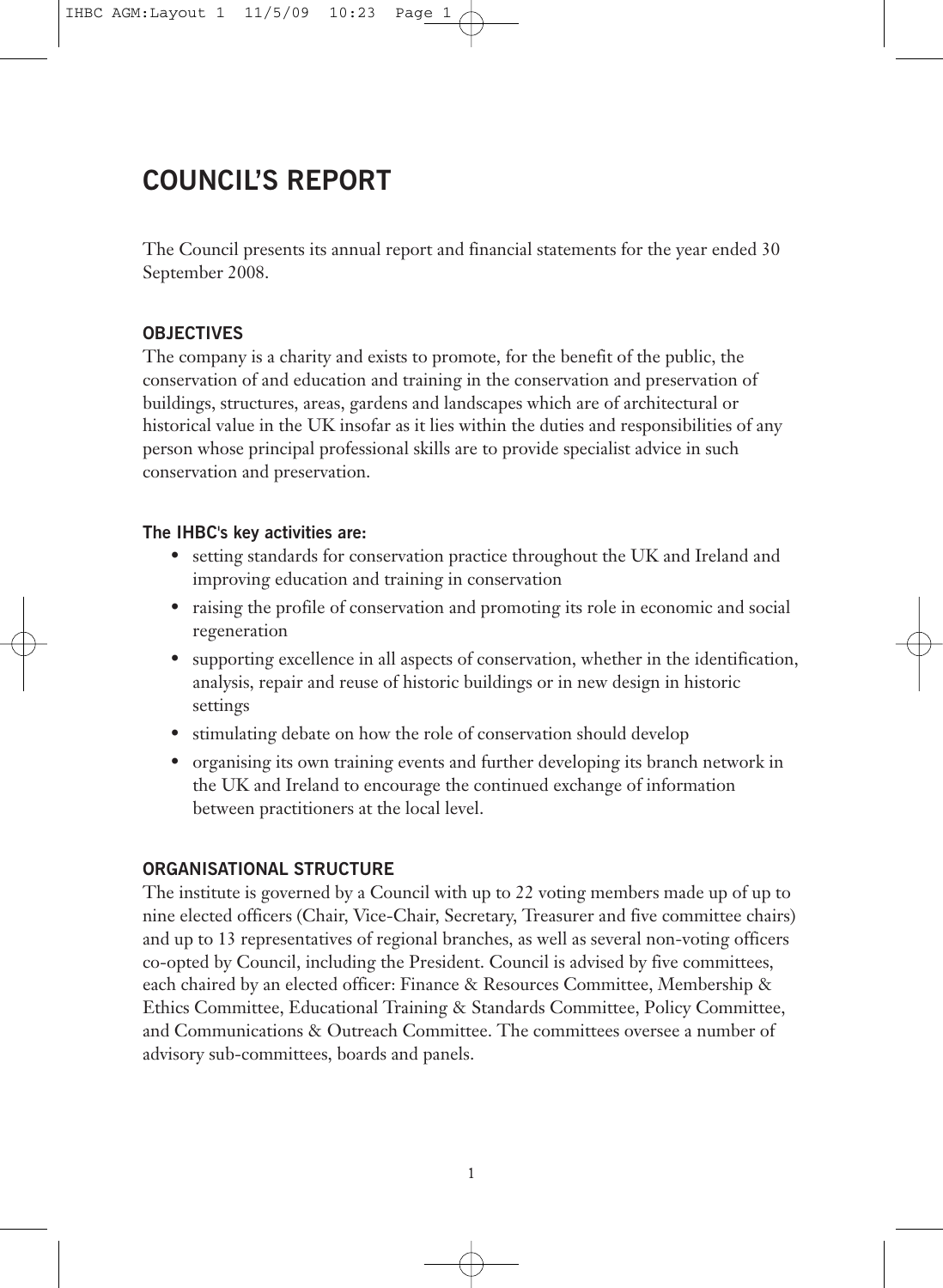#### **RESULTS**

The gross resources arising in the year amounted to £307,673 (2007: £248,807). Overall, the charity's expenditure exceeded its incoming resources by  $\pounds 14,886$  (2007:  $\pounds 17,640$ ). The deficit for the year is due to expenditure on increasing the charity's capacity to deal with projects, as recommended by fund providers. The charity reserves are sufficient to allow us to do this, and maintain levels of reserves within our reserves policy.

#### **ACTIVITIES AND DEVELOPMENTS DURING THE YEAR**

The IHBC has continued to grow in both size and influence over the past year. Our membership continues to rise and now approaches 1900. The multi-disciplinary nature of our membership, drawn from the public, private, education and third sectors, continues to be a unique strength. It allows us to view heritage against the widest context.

The Institute has been very active in terms of influencing policy, legislation and Government Programmes. We have responded to numerous consultations and attended various Government stakeholder groups, including involvement in the Killian Pretty Review, Asset Transfer Unit, and PPG15 discussion groups.

We have also developed strong links and partnerships with other bodies and produced a joint response to the Heritage White Paper with the RTPI, RIBA, RICS, Planning Officers Society and Chartered Institute of Building. In addition, we have established a joint committee with the Institute for Archaeology to examine areas of mutual interest.

Through such activities, we have continually promoted the message that building conservation is a positive force for change, helping to deliver more sustainable, inclusive and effective forms of regeneration and economic development, whilst also adding greatly to quality of life for local communities. We are continually developing and promoting the case for additional resources for heritage and associated place-making activities.

Influencing activities have included meeting key ministers and opposition spokespersons at UK and national levels. In the autumn, we held the Council meeting in Belfast and held meetings with the First Minister and Environment Minister.

IHBC continues to support its members through its publications, web resources, conferences and CPD events. We have also provided advice for members facing redundancy as a result of the recession or local government restructuring.

The establishment of IHBC Enterprises has created a trading arm for the Institute, through which to run a range of conferences, events and projects.

As always, IHBC depends on the commitment and enthusiasm of both its paid staff and volunteers. The Institute would not be able to deliver its extensive programme without the hard work of its staff and the many hours given freely by its volunteers. Volunteering is a way for members to support the work of the Institute develop new skills and gain experience beyond that available through paid employment.

The Institute is in a strong position to meet the very real challenges presented by an increasingly unpredictable and changing world. Global warming, recession, and changing political priorities all impact hugely on the sector and IHBC is constantly adapting in response. The Institute is very aware of the changing demands on our members and the need to develop new skills in response.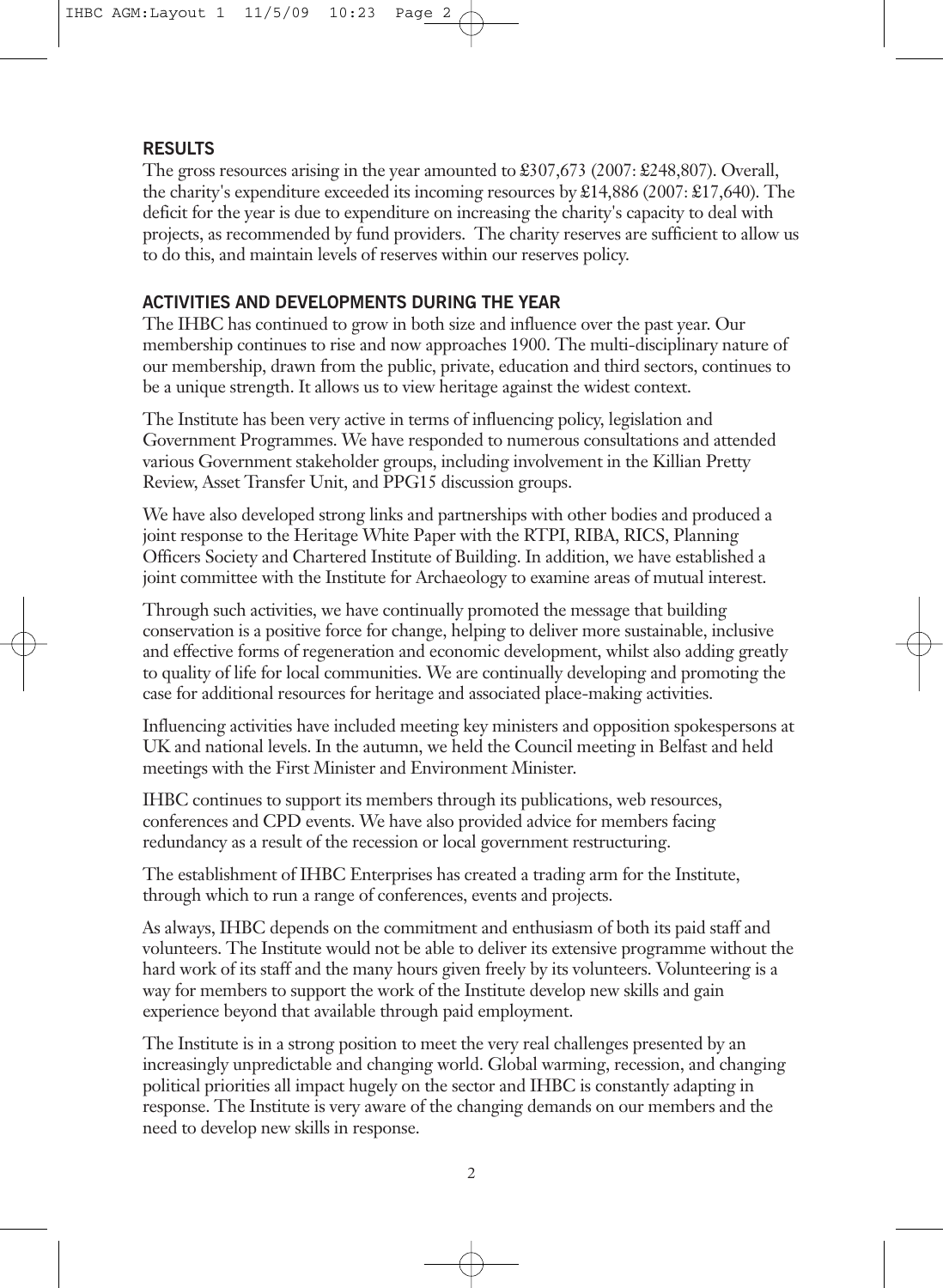In summary, this year the IHBC has:

- held four council meetings, supported by committee meetings, and the AGM
- concluded celebrations of our 10th anniversary with, among other events, the AGM and Annual School in Guildford; our council meeting Belfast and our 10th anniversary reception in Hillsborough Castle,
- produced five issues of the institute's journal *Context*
- published, with the support of our publisher, Cathedral Communications, the institute's eighth *Yearbook*, for 2008
- passed and commenced implementation of a corporate plan, which is already shaping the institute's activities
- established our trading arm, IHBC Enterprises which has then:
- produced Heritage Counts 2007 for the East Midlands
- completed the development of an inclusive county-wide Heritage At Risk project in partnership with Heritage Lincolnshire
- launched, on our web site and at our Annual School, HESPR, the Historic Environment Service Provider's Recognition service, our web-based trade listing of specialist practices with formal links to IHBC's standards
- endorsed nine business plans from Branches, in line with new procedures to link national and Branch activities, and five Committee business plans
- consolidated our core staffing around 3.5 fte posts for the national office, supported by consultants
- drafted and printed the 2007-8 *Annual Report* and AGM papers
- continued expansion and promotion of the IHBC's benefits and brand, producing and circulating some 45,000 copies of our new membership leaflet as well as promoting more substantial guidance on routes to IHBC membership and on assessment processes
- publicised the work of the IHBC at several events including Place, Space and Conservation - The Regeneration Game (Gorton, November 2008), National Trust Training event (Lacock, August 2008), the Heritage Skills Fair (Gibside, July 2008) and the Conservation Hub, (Glasgow September 2008)
- continued development of the institute's website by introducing a 'NewsBlog' on the home page, with e-mail alerts available to members
- supplemented the new home page with the development and introduction of an 'email alert' for members, as well as a news feedback link
- added a web page where members can list their publications where they are in print
- launched a model web-based booking service for events, led by the booking arrangements for the Annual and Day School in Guildford
- completed an interim update of our mapping of local planning authority conservation services in England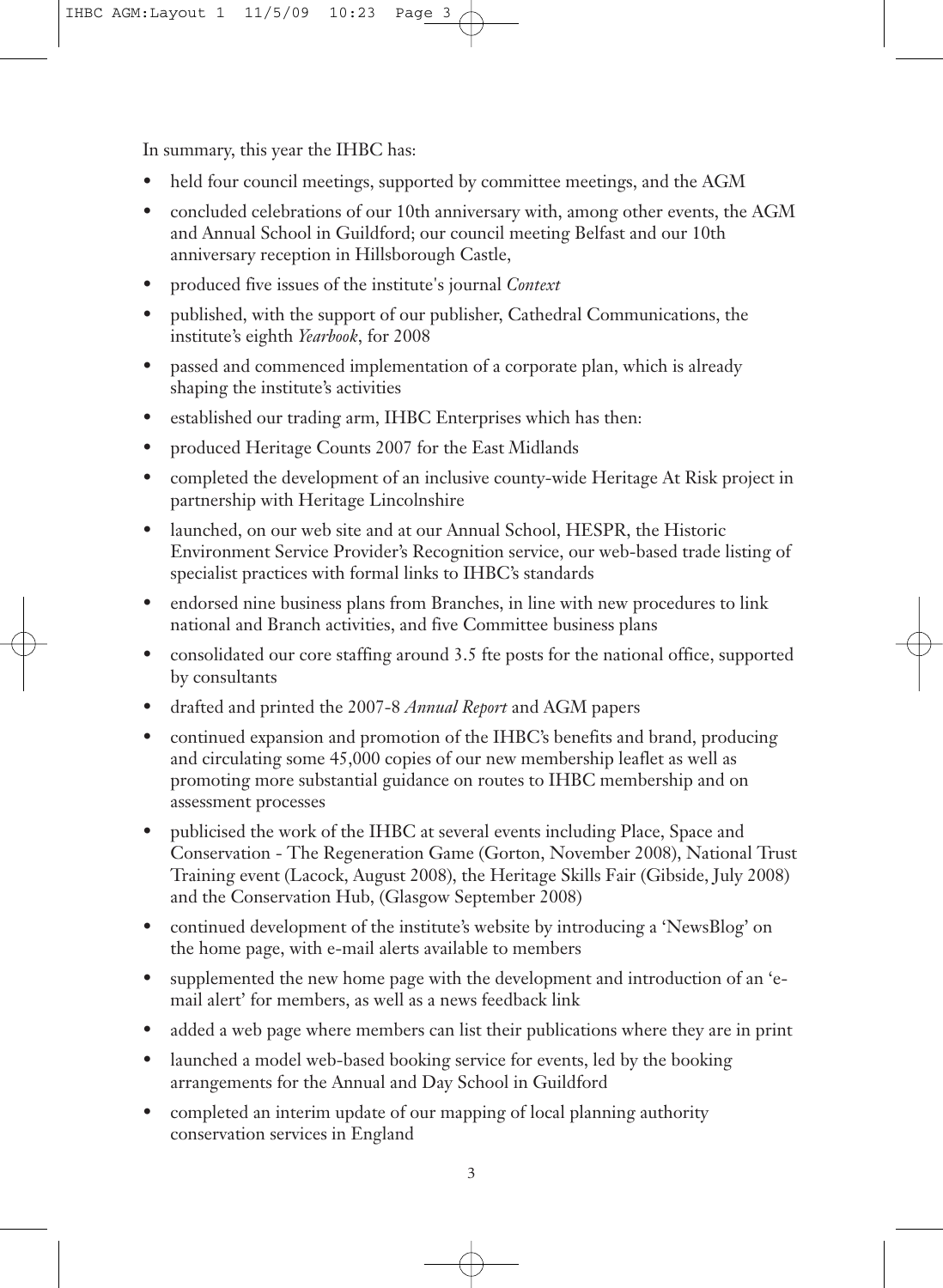- continued to monitor local authority conservation salaries and conditions, with records going back to 1998
- co-ordinated project work in Greater London to consider what data should be incorporated into the Greater London Sites and Monuments Record to widen coverage to the whole historic environment, including consultation with conservation officers, a seminar and a report of findings
- completed a web based technical publications bibliography
- maintained high-level meetings and dialogue with the national heritage agencies including Historic Scotland, English Heritage, Cadw and DOENI
- held a major seminar in Belfast on local government conservation activities, associated with our peripatetic quarterly council, with council members providing expert presentations and with contributions from the DOENI
- developed the IHBC Gus Astley Annual Student Award, supported by the Gus Astley Memorial Fund, concluding the first year of awards, launching the second, and establishing the 'Fringe' to the Annual School as a forum for presentations relating to the award and other recent research
- maintained contact with ConstructionSkills & NHTG-led meetings of the All Party Parliamentary Arts and Heritage Group in Westminster, covering conservation and heritage protection
- developed political partnerships and promotion through high level political and advocacy events, including dinner with the First Minister of Northern Ireland, and meetings with senior officials in the Department for Communities and Local Government (DCLG) and the Department of Culture, Media and Sport (DCMS), and, through the Built Environment Forum Scotland (BEFS), in the Scottish Government, as well as, directly and indirectly, in Wales, in particular through the Historic Environment Group
- contributed to the development of the draft Heritage Bill, leading on the joint IHBC, RTPI, RICS, RIBA, CIOB, POS response to the draft, including the supplement on Conservation Areas, and presenting written and oral evidence based on this to the Culture Media and Sport (CMS) Parliamentary Committee
- presented work to the National Association for Planning Enforcement (NAPE) Annual Planning Enforcement Conference (Birmingham November 2008) on heritage enforcement, with establishment of formal liaison with NAPE
- contributed to discussions on operational standards and service delivery requirements for Historic Environment Records under HPR
- concluded the consultation on the IHBC's draft matrix of skills and services for local authority historic environment conservation services, 'Caring for Places and people', later adopted as the framework for a joint IHBC / English Heritage / ALGAO definition of services and resources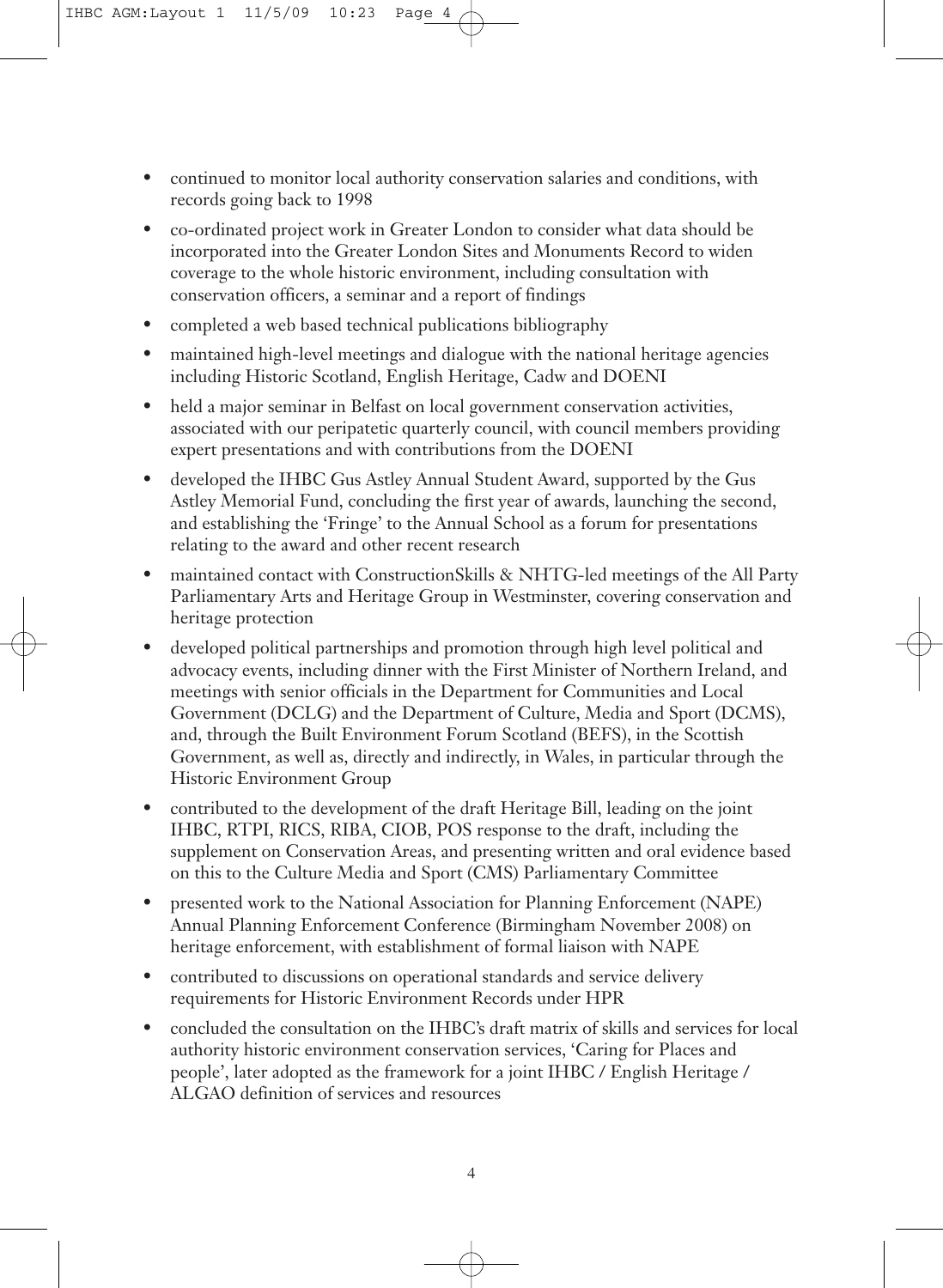- initiated the pilot scrutiny of compulsory CPD in the IHBC by calling for CPD from the institute's elected members, officers and branch representatives
- continued contributions to the development of the new 'universal portal' for historic environment information in England, the Heritage Gateway
- passed on the chair of Urban Design Alliance (UDAL) to the RTPI, while maintaining continuity through retaining our past President David Lovie as our representative and support under the new arrangements
- contributed to the Focus Groups and the joint launch in April 2008 of the research by the National Heritage Training Group (NHTG) and ConstructionSkills (the relevant sector skills council) into skills-needs assessment for built environment heritage professionals
- continued discussions with English Heritage, Historic Scotland, COTAC, Creative and Cultural Skills & ConstructionSkills, and others, on the development of National Occupational Standards for historic environment conservation professionals
- partnership organisation of four conferences on Conservation Project Management with CIOB around the UK (Derbyshire, November 2007; Glasgow, February 2008; Dublin, April & London, June)
- encouraged contributions to the English Heritage-led investigation of skills and training needs for specialists in architectural and buildings history
- contributed to various strategies on training needs assessments for conservation professionals inside and outside local government, including HELM
- contributed to the Academy for Sustainable Communities Brownfield skills strategy consultation
- partnered the Civic Trust for Wales and Cadw in the launch of the Historic Environment Strategic Statement in Cardiff and Llandudno
- explored with partners the development of a Historic Environment network for Wales.
- maintained discussions with built environment stakeholder organisations on a pan-professional accreditation system, operating under the 'Edinburgh Group' title
- enhanced structured partnership with building preservation trust interests though partnering in the development of a joint conference (held in Manchester in November 2008) with the Civic Trust, Association of Preservation Trusts, Princes Regeneration Trust and the Architectural Heritage Fund, with support from English Heritage
- recognised 3 conservation courses under the institute's new system of full recognition, and commenced their listing on our website
- continued to monitor advertisements of local authority conservation posts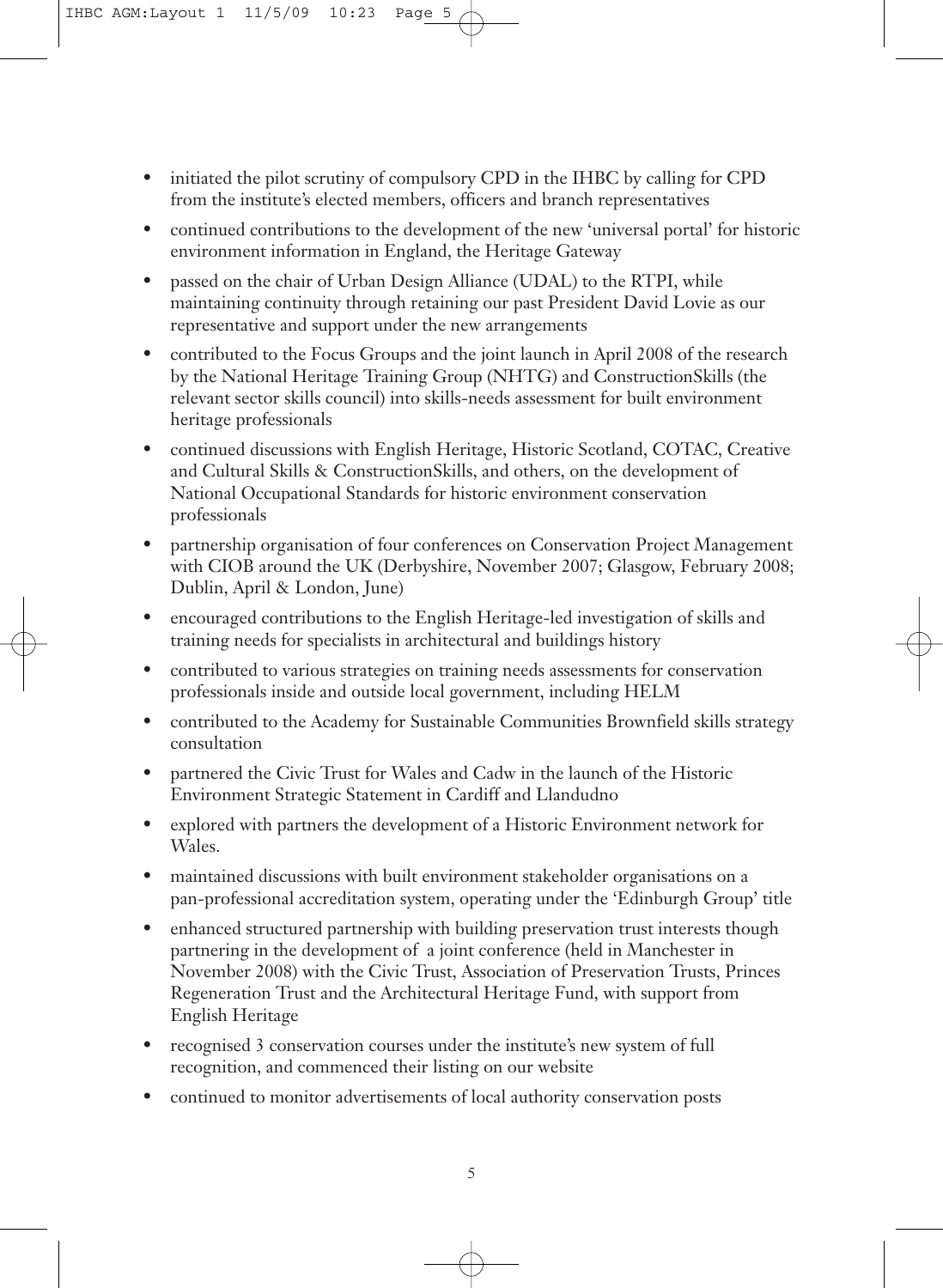- commenced development of a Public Indemnity Insurance scheme for members
- continued to maintain the National Listed Building Prosecution Database
- co-hosted the joint IHBC/IFA study day at Oxford University's Department for Continuing Education on 'Tall Buildings'
- contributed to the IFA national conference on IHBC standards and operations
- enhanced contacts with prospective funding interests in key sector organisations including DCLG, Academy for Sustainable Communities (ASC), English Heritage, Historic Scotland and Cadw
- concluded the joint research programme creating standards and guidance for stewardship by IFA, funded by English Heritage, and partnered with ALGAO
- contributed to the EH-led conference on Climate Change
- liaised with Country Land and Business Association regarding service provision standards under HPR
- maintained discussions with the Conservation Course Directors' Forum on relevant educational issues
- organised the Annual School, Day School and AGM in Guildford, with Baroness Kay Andrews as the keynote speaker
- organised 4 major branch schools and conferences (including one in Wales jointly run with the Civic Trust for Wales), and numerous branch events and meetings, detailed on our Branch websites
- organised over 20 committee meetings
- published at least 16 branch newsletters
- participated in 'Heritage Counts' through membership of The Historic Environment Review Executive Committee
- contributed to conferences, talks, seminars and publications by:
- Architect's Journal
- National Heritage Training Group
- North East Heritage Skills Fair
- Conservation Course Director's Forum
- National Trust Training Event
- Society for the Protection of Ancient Buildings
- attended meetings of the following groups and committees, aside from those mentioned above:
	- Joint Committee of National Amenity Societies
	- English Heritage Research Advisory Panel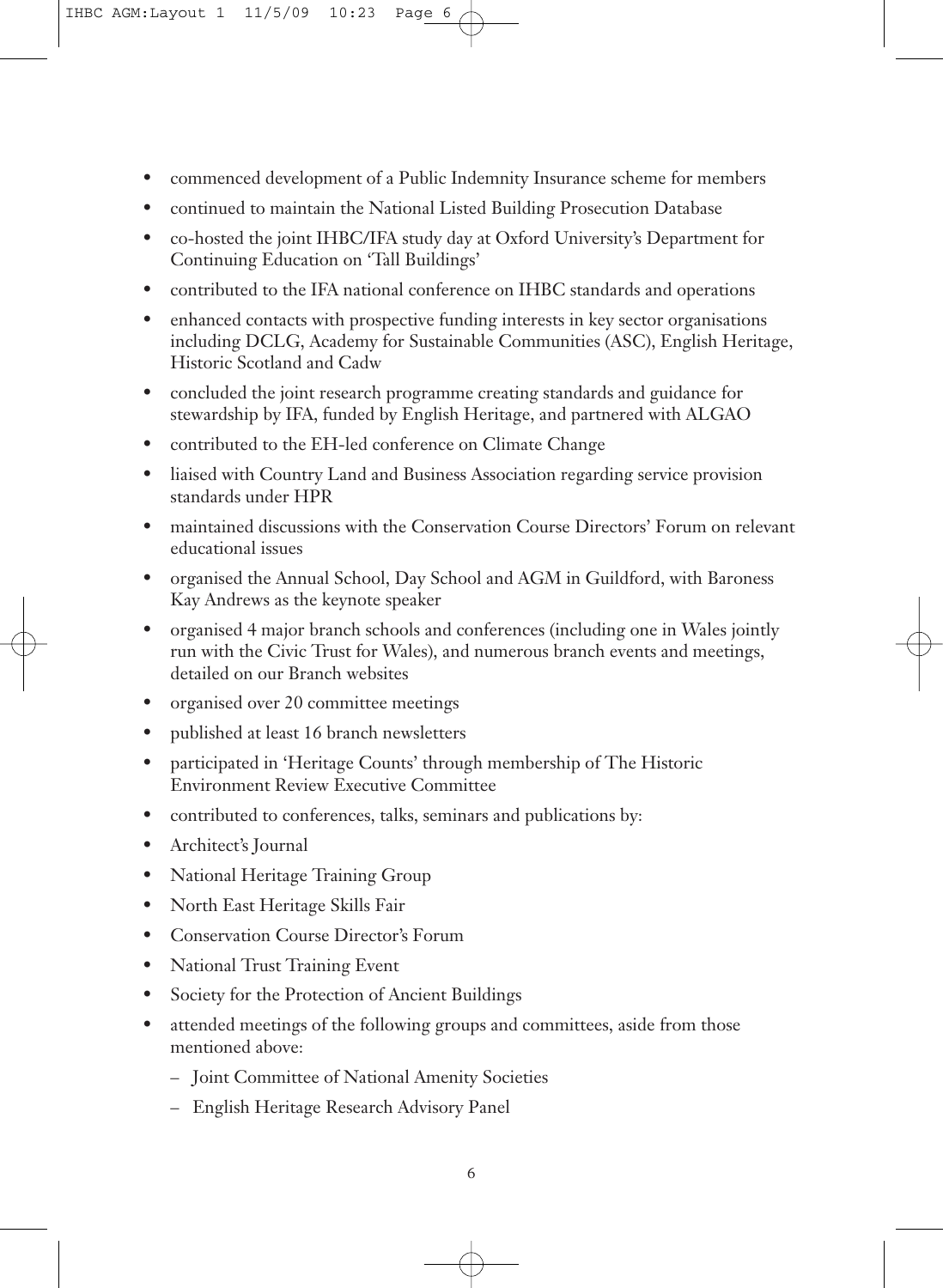- Heritage Lottery Fund
- UK Committee of the Association of Preservation Trusts
- English Historic Towns Forum
- UK Historic Environment Research Group
- Culture Committee of UNESCO UK
- Built Environment Forum Scotland
- Heritage Link (including sub-committees)
- Maintain our Heritage
- various meetings on strategic issues in Scotland hosted by the Built Environment Forum Scotland
- Accreditation Framework for Architectural Conservation (the 'Edinburgh Group')
- Agencies co-ordinating group
- Historic Buildings Fire Research Co-ordinating Committee
- Scoping Study on the Socio-Economic Benefits of Heritage in the National Parks
- attended other meetings of or with:
	- CABE
	- COTAC
	- LGA Heritage Advisors
	- Archaeology Training Forum
	- Supervisory Board of the AABC
	- English Stone Forum
	- Northern Ireland Heritage Service
	- Cross Party Group for Architecture and the Built Environment, in the Scottish Parliament
	- Local Government Association
	- English Partnerships
	- Institute of Field Archaeologists
	- Heritage Lottery Fund
- contributed formally to the following consultations, among others:
	- Proposed Changes to PPS6, DCLG
	- Our Seas, DEFRA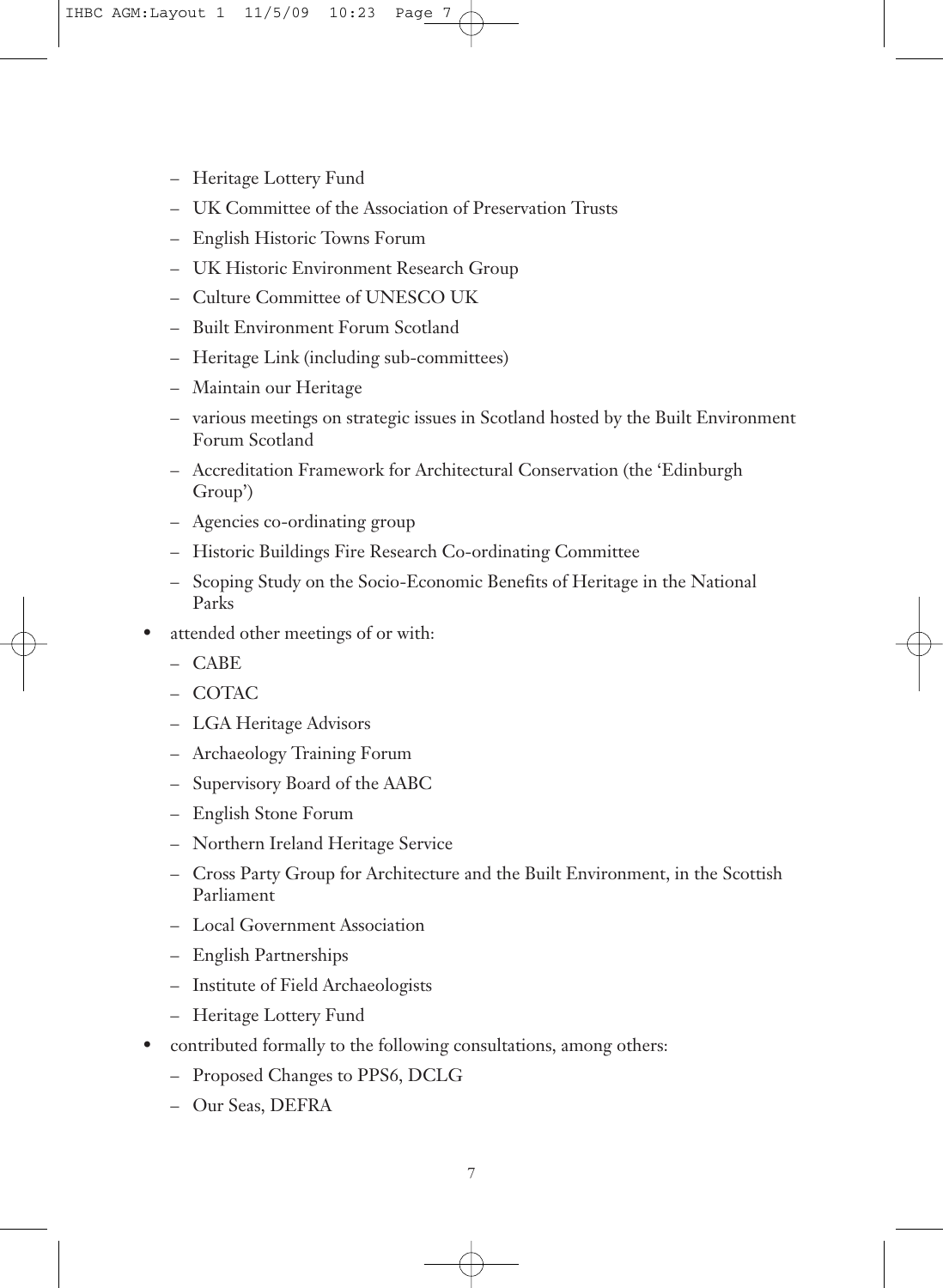- The third sector partnership board consultation, DCLG
- Ensuring the sustainable management and conservation of wildlife, DEFRA
- The role of Regional Development Agencies, DCLG
- Part L of the Building Regulations, DCLG
- Updating the scope and membership of the railway heritage committee, Department of Transport
- Protection of World Heritage Sites, DCLG
- Technical Advice Note 12: Design Update, Welsh Assembly Government Consultation
- Supplementary response to the draft Heritage protection Bill: Conservation Areas, DCMS
- Eco-towns: living a greener future, DCLG
- Draft Heritage Protection Bill Response
- Prosperous Places: Taking forward the review of sub-national economic development and regeneration, BERR
- The Welsh Historic Environment: Towards a strategic statement (Draft), Royal Commission on the Ancient and Historic Monuments of Wales
- The future of Building Control, DCLG
- Insurance guidance leaflet for historic buildings, English Heritage
- Scottish Planning Policy 23 Planning and the Historic Environment (SPP23), Directorate for the Built Environment, The Scottish Government
- Consultation on PD rights for domestic micro regeneration equipment, Directorate for the Built Environment, The Scottish Government
- Consultation on strategic environmental assessment scoping report for the proposed national policy statement for new nuclear power, BERR
- Proposals for the historic building grant-aid scheme, Northern Ireland Environment and Heritage Service Consultation
- The National Planning Framework 2: Discussion Draft, Directorate for the Built Environment, The Scottish Government
- Review of call-in directions, DCLG
- PPS 4: Planning for sustainable economic development, DCLG
- Draft cultural property (armed conflicts) bill, DCMS
- The disposal of historic assets: Guidance note for government departments and non-departmental public bodies, Government Historic Estates
- Consultation on the promotion of energy end-use efficiency and energy services, DEFRA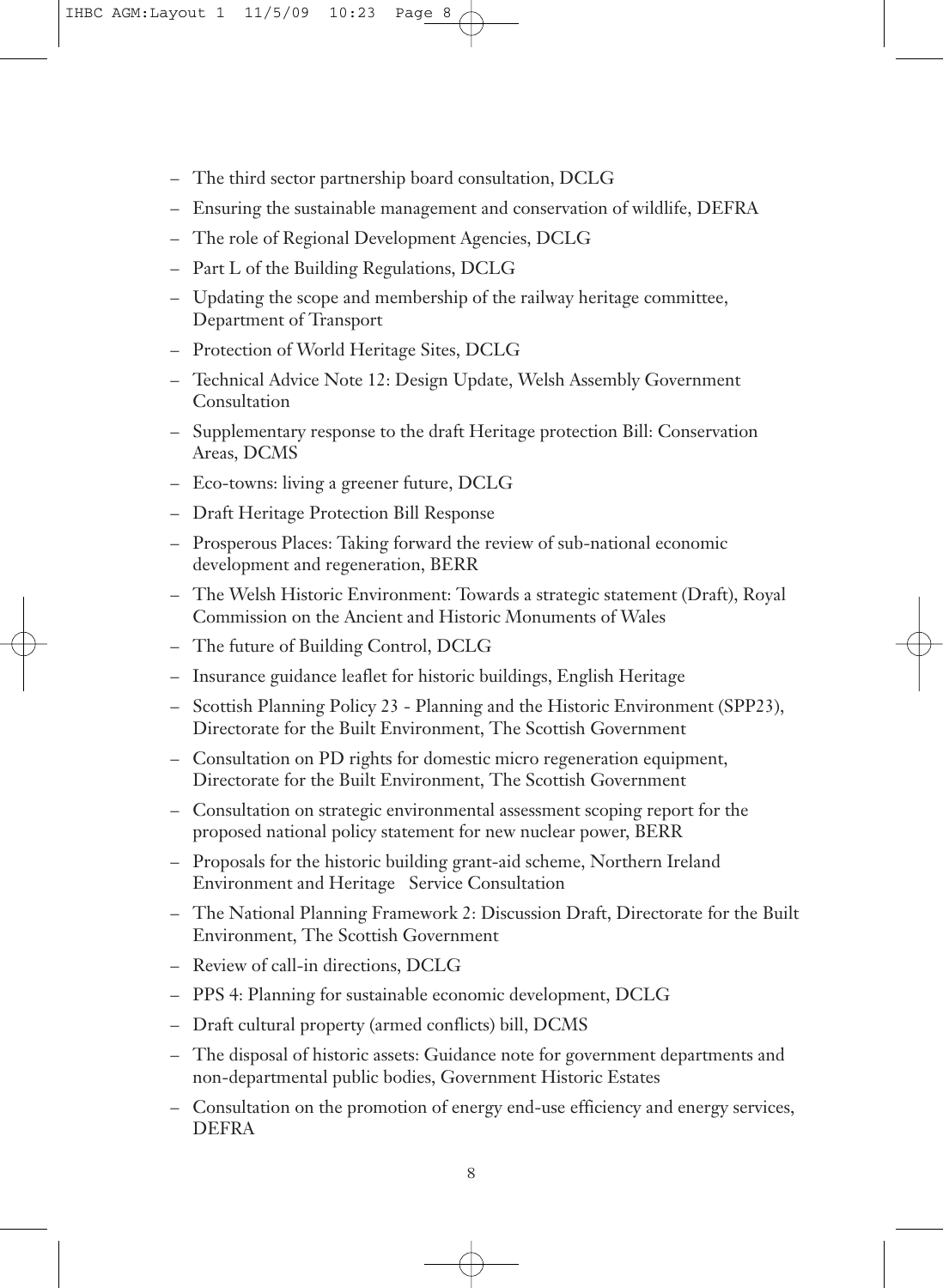- Inquiry into the skills capacity within local government to deliver sustainable communities, DCLG
- Expansion of Heathrow, DFT
- Tree Preservation Orders: Improving procedures, DCLG
- Streamlining Local Development Frameworks, DCLG
- Beyond the Scottish Burgh Survey, Historic Scotland
- New Place Survey, DCLG
- Proposed Amendments to the EIA Regulations, DCLG
- Housing and Planning Delivery Grant, DCLG
- Planning Bill, DCLG
- The use of non-compliant paints for historic buildings, DEFRA
- Scoping Study on the Socio-Economic Benefits of Heritage in the National Parks, National Park Scoping
- Modernising empty property relief, DCLG
- Existing housing stock and climate change, CLG Select Committee
- attended meetings of the various regional historic environment forums ,in England as well as CABE-sponsored design panels
- said goodbye (or at least *au revoir*) to our outgoing President David Lovie, and welcomed our new President Eddie Booth
- and, not least, welcomed another 223 new members to the institute.

**Dave Chetwyn, Chair**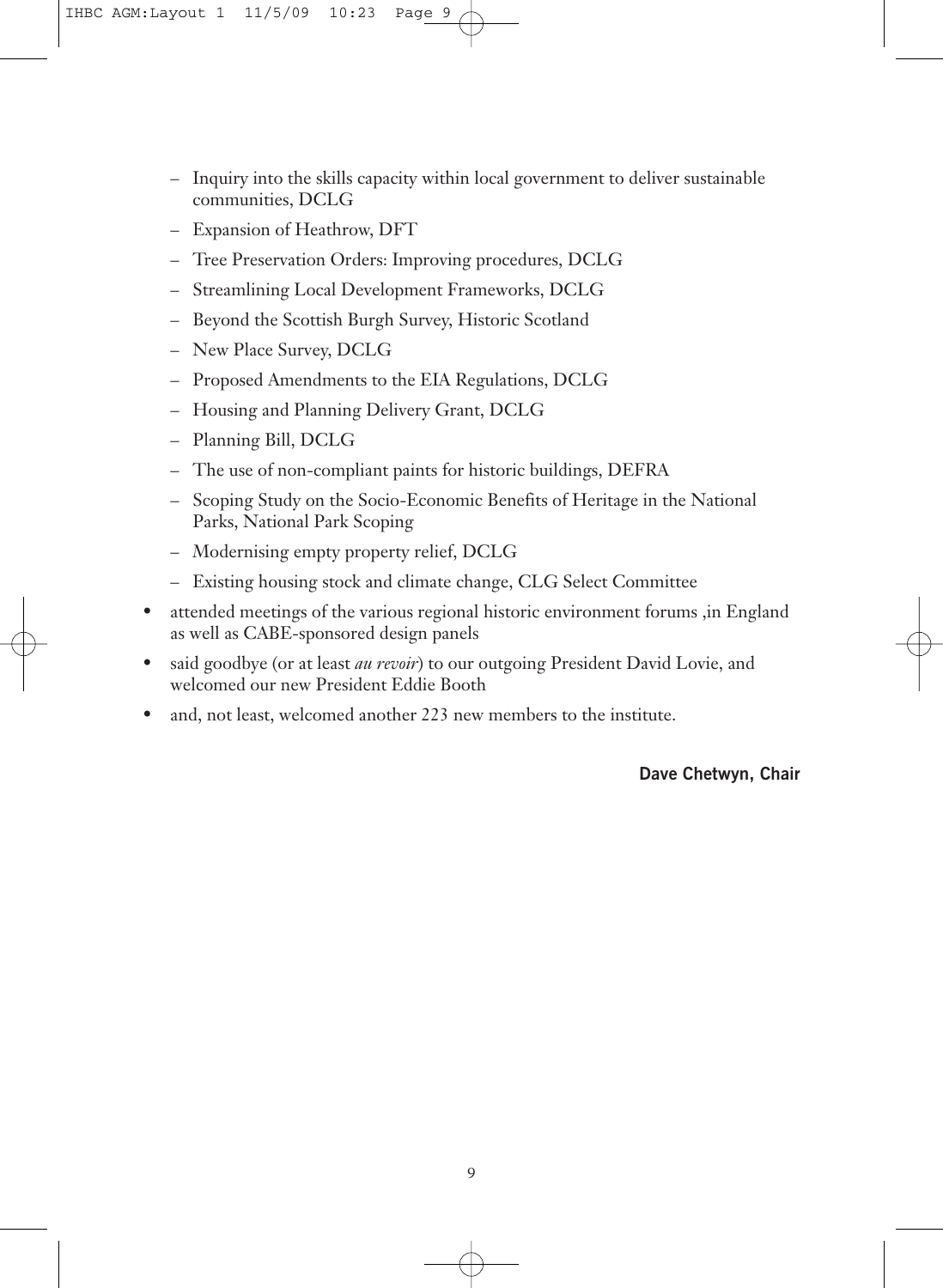## **ACCOUNTS FOR THE YEAR ENDED 30 SEPTEMBER 2008**

#### **STATEMENT OF FINANCIAL ACTIVITIES (including income and expenditure account) FOR THE YEAR ENDED 30 SEPTEMBER 2008**

|                                               | 2008     | 2007     |
|-----------------------------------------------|----------|----------|
|                                               | £        | £        |
| Incoming resources                            |          |          |
| Incoming resources from generated funds       |          |          |
| Activities for generating funds               | 211,935  | 160,246  |
| Investment income                             | 27,712   | 8,456    |
| Incoming resources from charitable activities | 68,026   | 80,105   |
| Total incoming resources                      | 307,673  | 248,807  |
| Resources expended                            |          |          |
| Costs of generating funds                     |          |          |
| Publicity                                     | 9,203    | 2,551    |
| Charitable expenditure                        |          |          |
| Charitable activities                         | 135,368  | 101,372  |
| Management and administration                 | 177,987  | 162,523  |
| Total resources expended                      | 322,558  | 266,446  |
| Net outgoing resources                        | (14,886) | (17,640) |
| Balances brought forward at 1 October 2007    | 215,602  | 233,242  |
| Balances carried forward at 30 September 2008 | 200,716  | 215,602  |

*All activities derive from continuing operations*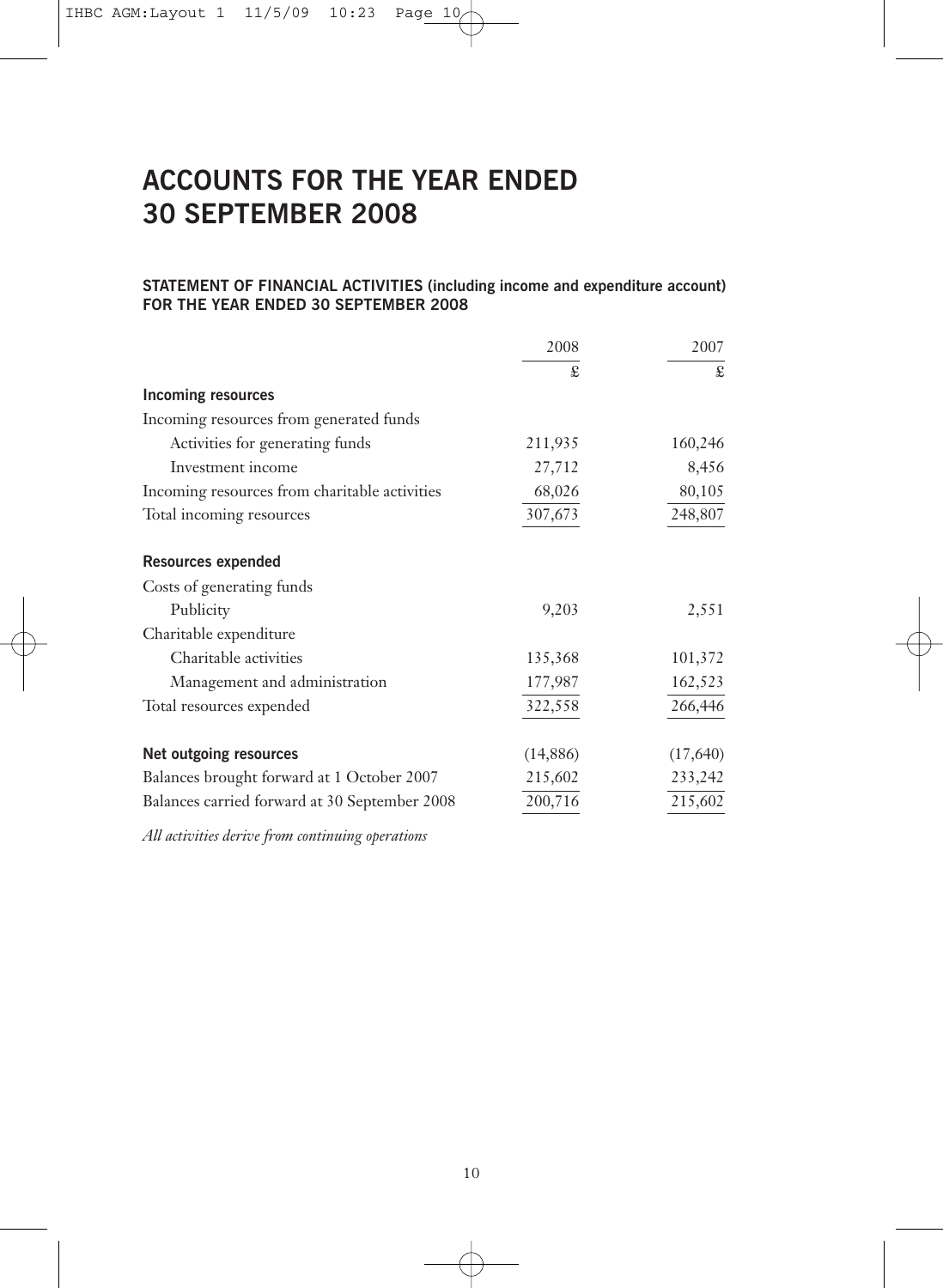### **BALANCE SHEET FOR THE YEAR ENDED 30 SEPTEMBER 2008**

|                             |          | 2008    |           | 2007    |
|-----------------------------|----------|---------|-----------|---------|
|                             |          | £       |           | £       |
| <b>Fixed assets</b>         |          |         |           |         |
| Tangible assets             |          | 2,795   |           | 3,997   |
| <b>Investments</b>          |          |         |           |         |
| Unquoted investments        |          | 10,000  |           |         |
|                             |          | 12,795  |           | 3,997   |
| <b>Current assets</b>       |          |         |           |         |
| Cash at bank                | 187,610  |         | 232,742   |         |
| Debtors                     | 18,391   |         | 11,058    |         |
|                             | 206,001  |         | 243,800   |         |
| <b>Creditors: amounts</b>   |          |         |           |         |
| falling due within one year | (18,080) |         | (32, 195) |         |
| Net current assets          |          | 187,921 |           | 211,605 |
| Total net assets            |          | 200,716 |           | 215,602 |
| <b>Funds Unrestricted</b>   |          | 200,716 |           | 215,602 |

These summarised accounts are an extract from the statutory annual report and accounts for the financial year ended 30 September 2008 which have been subject to an audit exemption report issued by Larking Gowen, chartered accountants, who gave an unqualified audit exemption report on 5 May 2009.

Larking Gowen has confirmed to the board that the summarised accounts are consistent with the annual report and accounts for the year ended 30 September 2008.

The accounts and council report were approved by the board on 27 April 2009 and signed on their behalf by Dave Chetwyn and Michael Knights on 27 April 2009. The annual report and accounts have been submitted to the Charity Commission and the Registrar of Companies.

These summarised accounts may not contain sufficient information to gain a complete understanding of the financial affairs of the charity. The full annual accounts, the council's report and the audit exemption report on those accounts may be obtained from Lydia Porter at the IHBC Business Office, email admin@ihbc.org.uk.

Signed on behalf of the board on 27 April 2009

Dave Chetwyn Michael Knights Chair Treasurer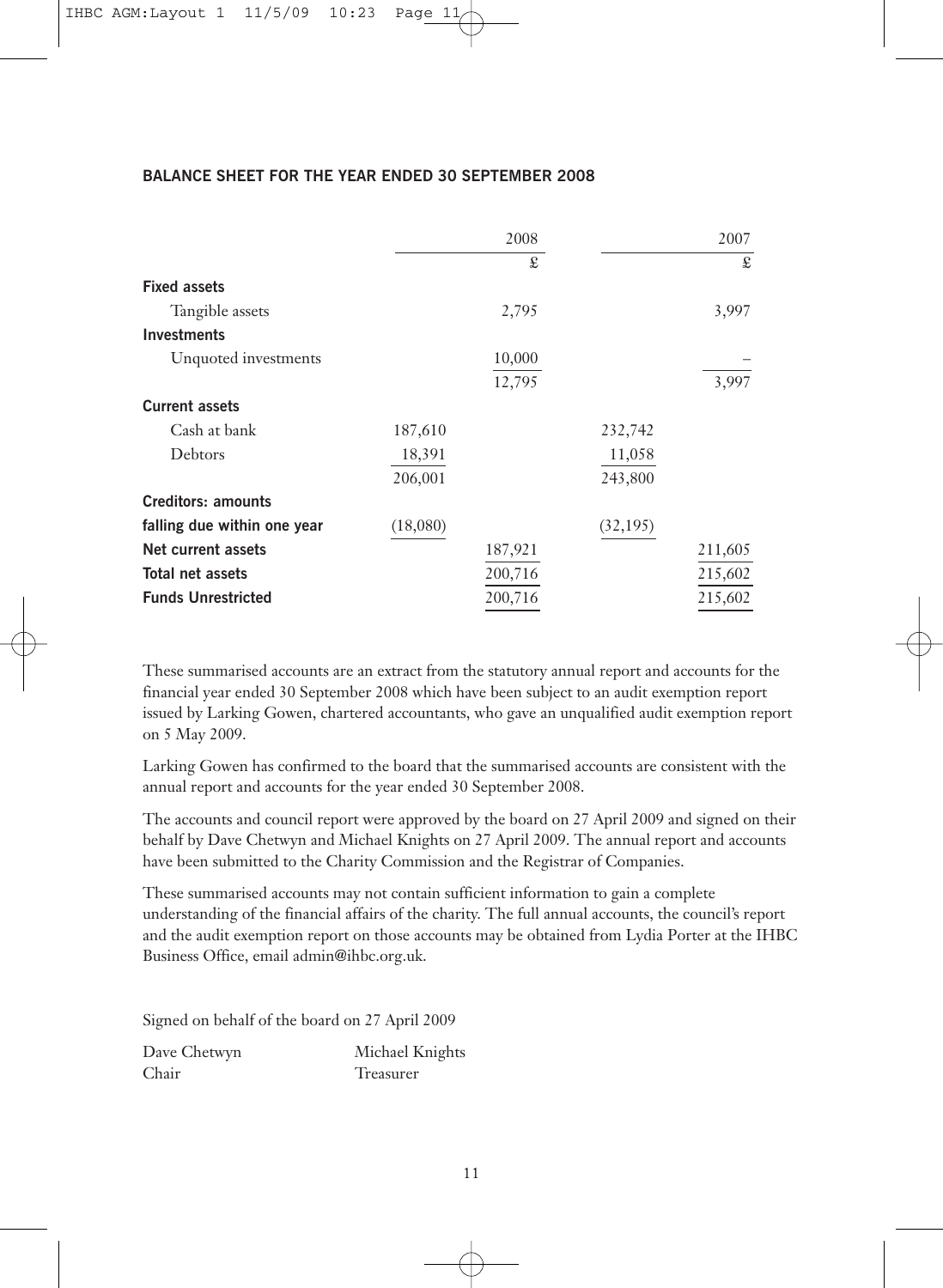## **ELECTION OF OFFICERS AND NOMINATION OF BRANCH REPRESENTATIVES**

## **ELECTION OF OFFICERS**

The following nominations have been received at the registered office of the Institute of Historic Building Conservation:

**Chair** Dave Chetwyn standing for re-election **Vice Chair** Sheila Stones standing for re-election

**Treasurer** Michael Knights standing for re-election

**Education Secretary** John Preston standing for re-election

**Policy Secretary** Mike Brown standing for re-election

**Membership Secretary** Jo Evans standing for re-election

**Communications and Outreach Secretary** Charles Strang standing for election

**Council Member** Richard Morrice standing for re-appointment as Secretary and Company Secretary

## **NOMINATION OF BRANCH REPRESENTATIVES**

The following members have been nominated by their branches as representatives on Council. The Meeting needs to confirm their nomination:

**Scotland Branch** Stuart Eydmann

**Northern Ireland Branch** Sharon Brown

**Wales Branch** Nathan Blanchard

**North Branch** Geoff Underwood

**North West Branch** Kate Borland

**Yorkshire Branch** Keith Knight

**East Midlands Branch** Roy Lewis

**West Midlands Branch** Charles Shapcott

**South West Branch** Ian Lund

**South Branch** Julia Foster

**South East Branch** David Kincaid

**East Anglia Branch** Vacant

**London Branch** David McDonald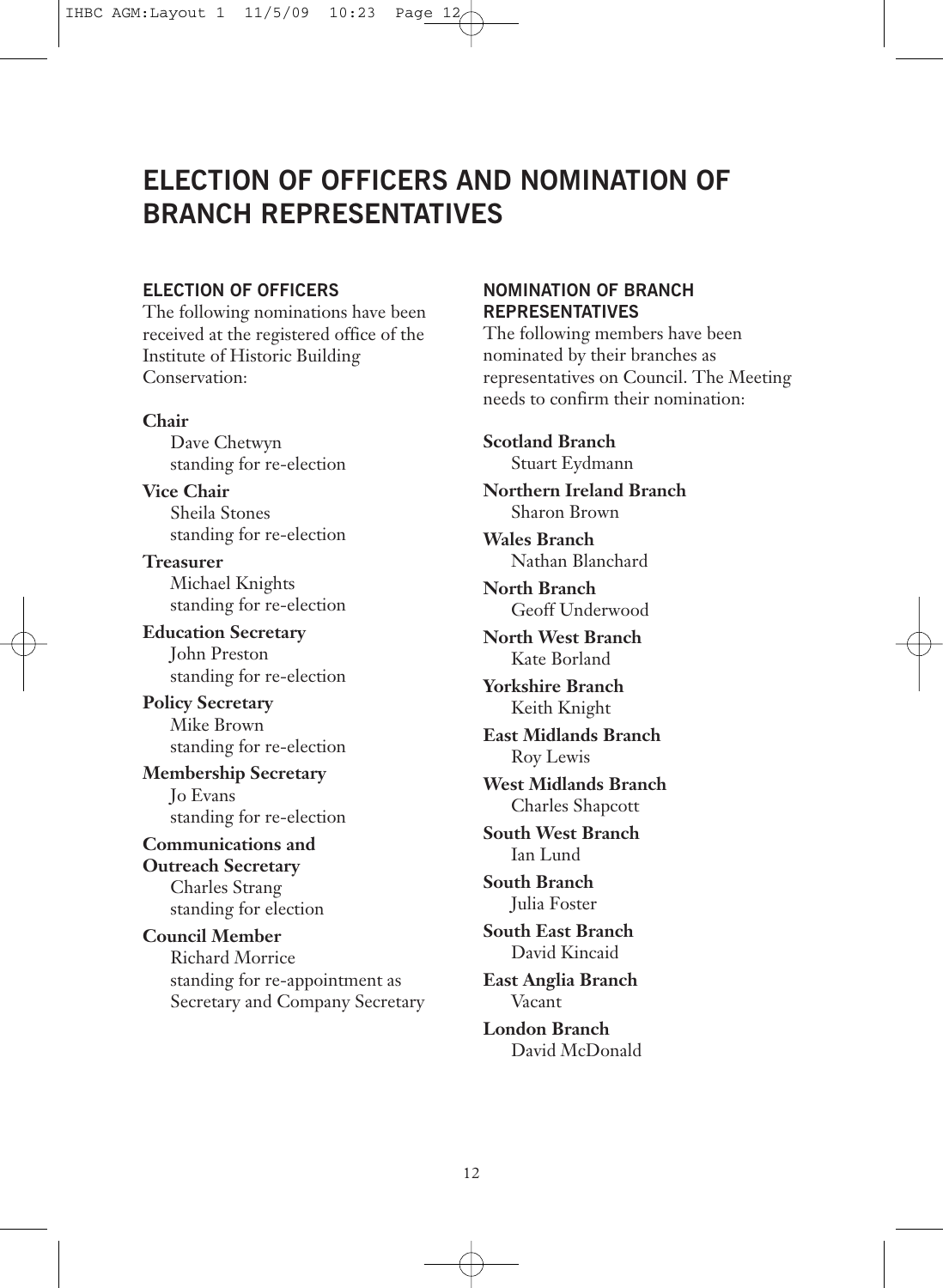## **MOTIONS TO THE AGM**

Motions to the Annual General Meeting shall be made in writing to the Secretary in the names of a proposer and seconder, both to be Full Members, at least 21 full days prior to the AGM. Urgent motions from the floor may only be accepted at the discretion of the Chair.

Full details of the institute's AGM procedures are contained within Section 5 of the Articles of Association of the Institute of Historic Building Conservation (see under Business Papers on the IHBC website).

At the time of printing these papers no motions had been received at the institute's offices.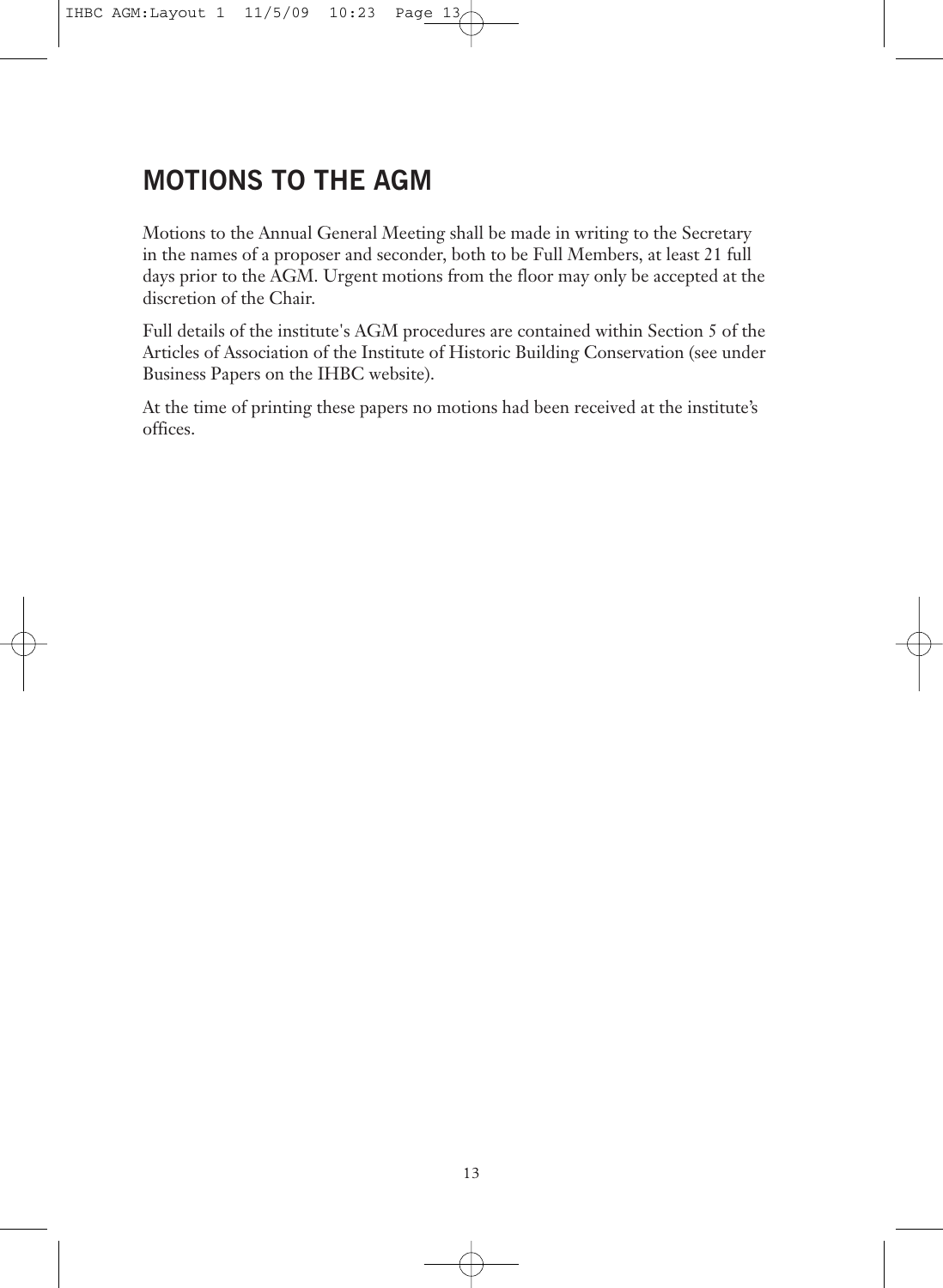## **MINUTES OF THE ANNUAL GENERAL MEETING OF THE INSTITUTE OF HISTORIC BUILDING CONSERVATION 2008**

**The Austin Pearce Building, University of Surrey, Guildford, Surrey Friday 27 June 2008 Chair: David Lovie, IHBC President**

## **Present**

| Kerry Babbington    | Rachel Godden           | Robert             |
|---------------------|-------------------------|--------------------|
| Nigel Barker        | Philip Godwin           | Ashley             |
| <b>Gill Bayliss</b> | Torsten Haak            | David              |
| Susan Beech         | Charmain Hawkins        | Stewar             |
| Chris Bennett       | Jim Humberstone         | Stephe             |
| David Birkett       | Lesley Johnston         | Seán R             |
| Paul Blackburn      | Lynda Jubb              | James              |
| David Blackburn     | David Kincaid           | Jane R             |
| Nathan Blanchard    | <b>Bob Kindred</b>      | Carole             |
| Eddie Booth         | Michael Knights         | Tristar            |
| Rachel Booth        | Lone Le Vay             | Robin              |
| Sharon Brown        | Roy Lewis               | Graha              |
| Mike Brown          | Karen Liddell           | Sheila             |
| <b>Gill Butter</b>  | Ian Lund                | Adam               |
| Alan Byrne          | Christine Manly         | Rose 7             |
| James Caird         | David McDonald          | Paul T             |
| Dave Chetwyn        | Chris McKinney          | John T             |
| Jason Clemons       | Anna McPherson          | Clare <sup></sup>  |
| Pippa Colchester    | Marian Miller           | Charle             |
| Claire Deacon       | Peter Mills             | Robert             |
| Roger Dowty         | <b>Beverley Mogford</b> | James <sup>1</sup> |
| Paul Drury          | <b>Richard Morrice</b>  | John V             |
| Crispin Edwards     | <b>Fiona Newton</b>     | Philip             |
| John Edwards        | Martyn Nicholls         | Micha              |
| Helen Garside       | Seán O'Reilly           |                    |
| James Gibson        | Sarah Oborn             |                    |

Piggott t Ramsdale en Rickards  $\ddot{\mathbf{x}}$ Ross oylance Ryan 1 Squire Stannard m Steaggles Stones Swan Thompson  $\delta$ mlinson lownsend Vint es Wagner t Walker Webb Vebb Whitbourn el White

Parkinson Pettit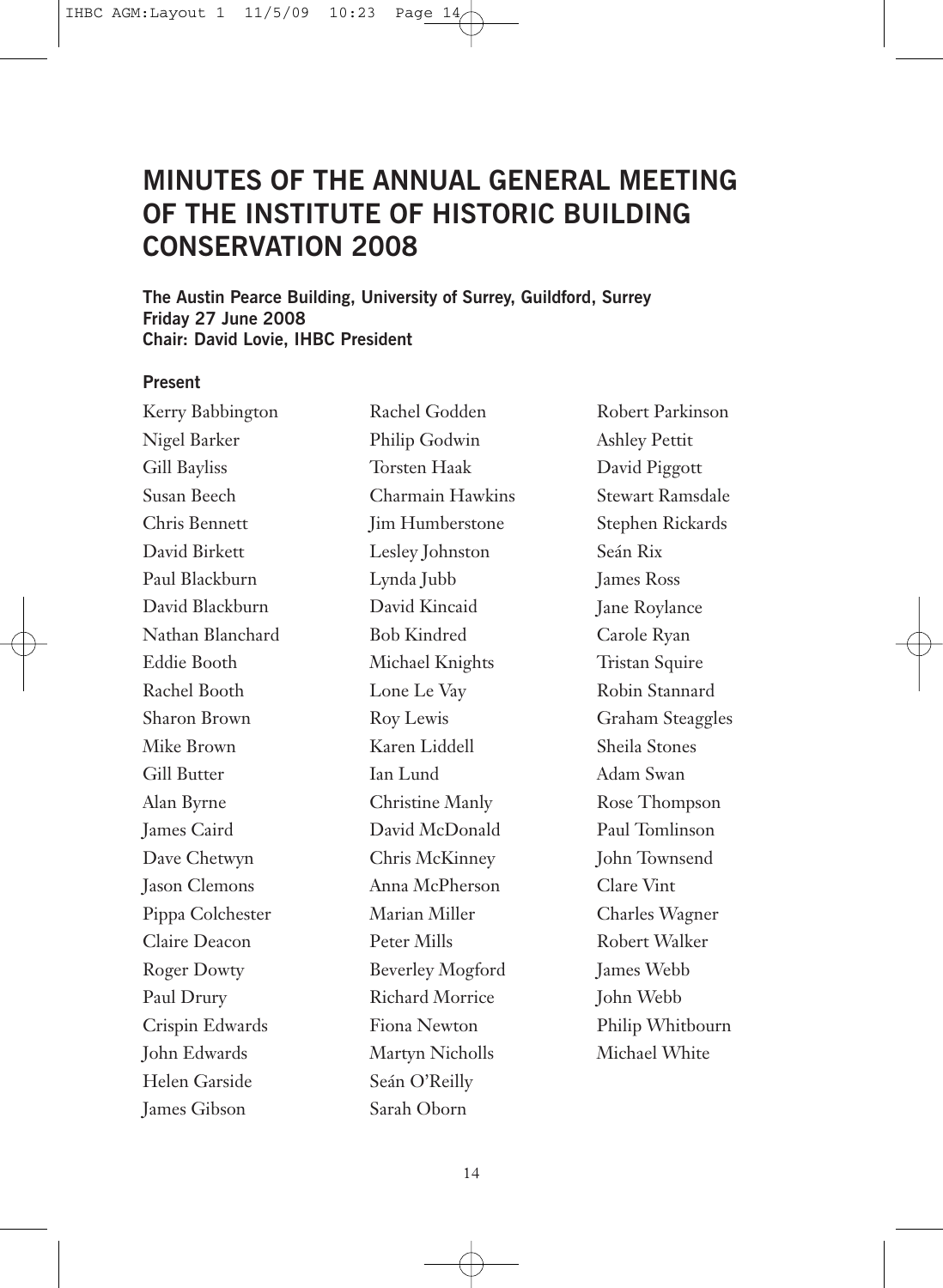## **1 Apologies for absence**

David Andrews Paul Barker Greg Beale Chezel Bird Kate Borland Stephen Bradwell Nick Brown Jenny Carlile Ollie Chapman Richenda Codling Allison Davidson Kate Dickson Ron Douglass Bob Edwards

Jon Finney Deborah Gardner Emma Gibbens Christopher Hawkins Kirsty Henderson Gwilym Jones Judy Jones Dave Jump Geoff Kavanagh Malcolm Lake Deborah Mays Eimear Murphy Joanne Needham Chloe Oswald

John Preston Colin Richards Ian Serjeant Bob Scriven Charles Shapcott Rod Shaw Jonathan Taylor Trefor Thorpe Jenny Timothy Geoff Underwood Peter White Sue Whitehouse Kim Winter John Yates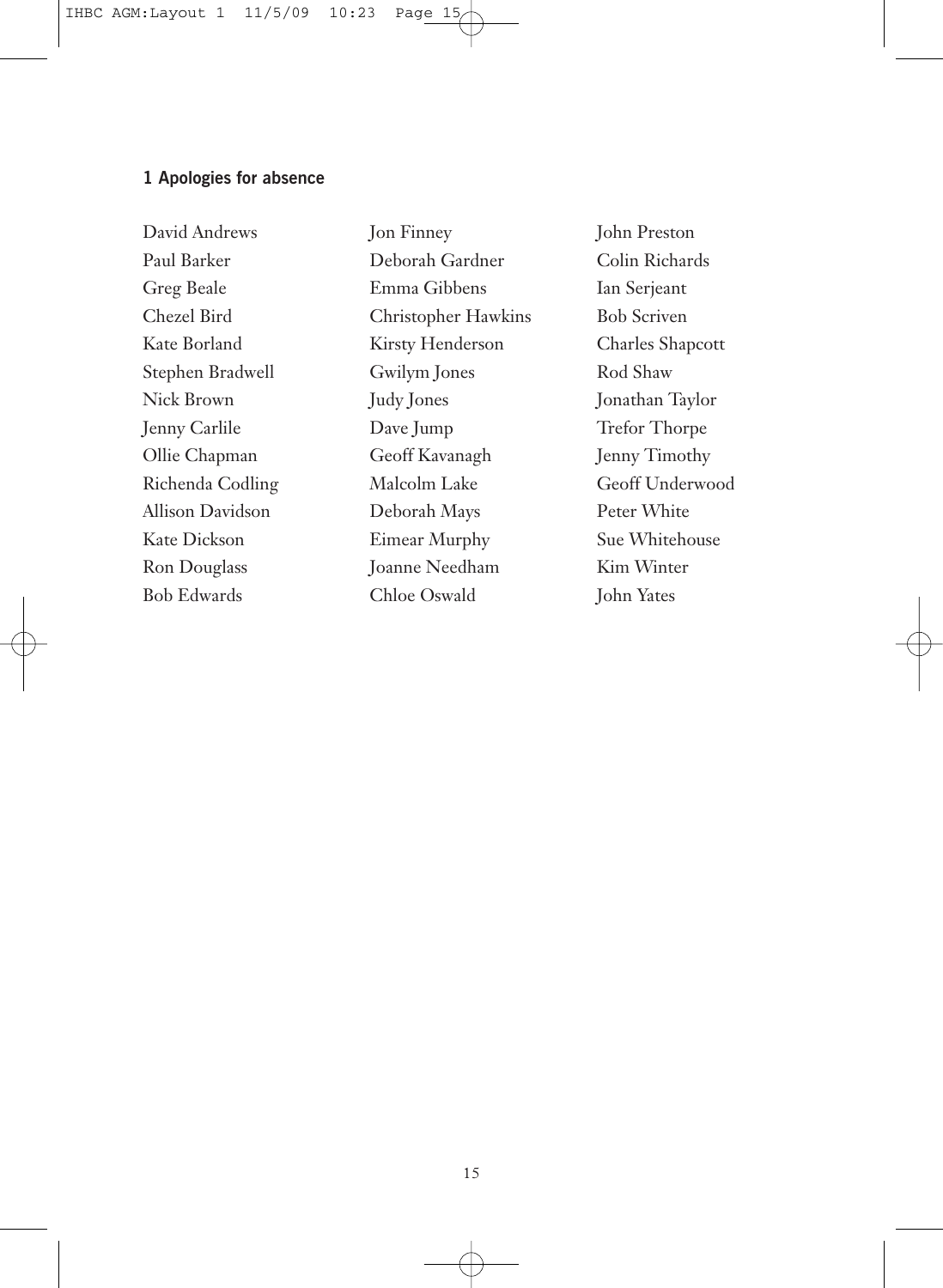#### **2 Minutes of the AGM held on Friday 15 June 2007 and matters arising**

The minutes were circulated prior to the meeting with the council's report and the Accounts. The names of two attendees had been omitted from the minutes, with these inserted acceptance of the minutes as an accurate record of the meeting was agreed. Approval of the minutes was proposed by Robert Walker and seconded by Robert Parkinson. The president, David Lovie (DL), then signed the minutes.

## **3 Council's report**

Referring to the published AGM papers, Dave Chetwyn (DC) chair of council, drew the meeting's attention to the summary of activities and developments listed which were taken as read. He thanked the many volunteers who had been involved in these activities and encouraged others to come forward. DC said that real gains and achievements had been made including an increase in membership and increased influence in the historic environment sector and the wider world. The report was proposed by Stewart Ramsdale, seconded by Eddie Booth and agreed by the meeting.

### **4 Accounts for 2006 - 2007**

The treasurer, Michael Knights (MK), drew the meeting's attention to the accounts summary as published in the AGM papers and they were taken as read. There were no questions from the floor.

Under Resolution 1 MK recommended the accounts to the meeting, the approval of which was proposed by Mike Brown, seconded by John Townsend and agreed by the meeting.

Under Resolution 2 MK recommended the appointment of Larking-Gowen as accountants, the approval of which was proposed by Nathan Blanchard, seconded by Sheila Stones and agreed by the meeting.

#### **5 Election of officers**

The president drew the meeting's attention to the list of officers for election as printed in the AGM papers. The post of communications and outreach secretary is currently vacant although discussions with someone are taking place. The remaining posts of chair, vice chair, treasurer, education secretary, membership secretary, policy secretary and secretary to the IHBC were voted for en bloc, and were proposed by David McDonald, seconded by Sharon Brown and agreed by the meeting.

The nominations of branch representatives were also listed in the AGM papers. The nominations, which were dealt with en bloc, were proposed by Ashley Pettit, seconded by Claire Deacon and agreed by the meeting.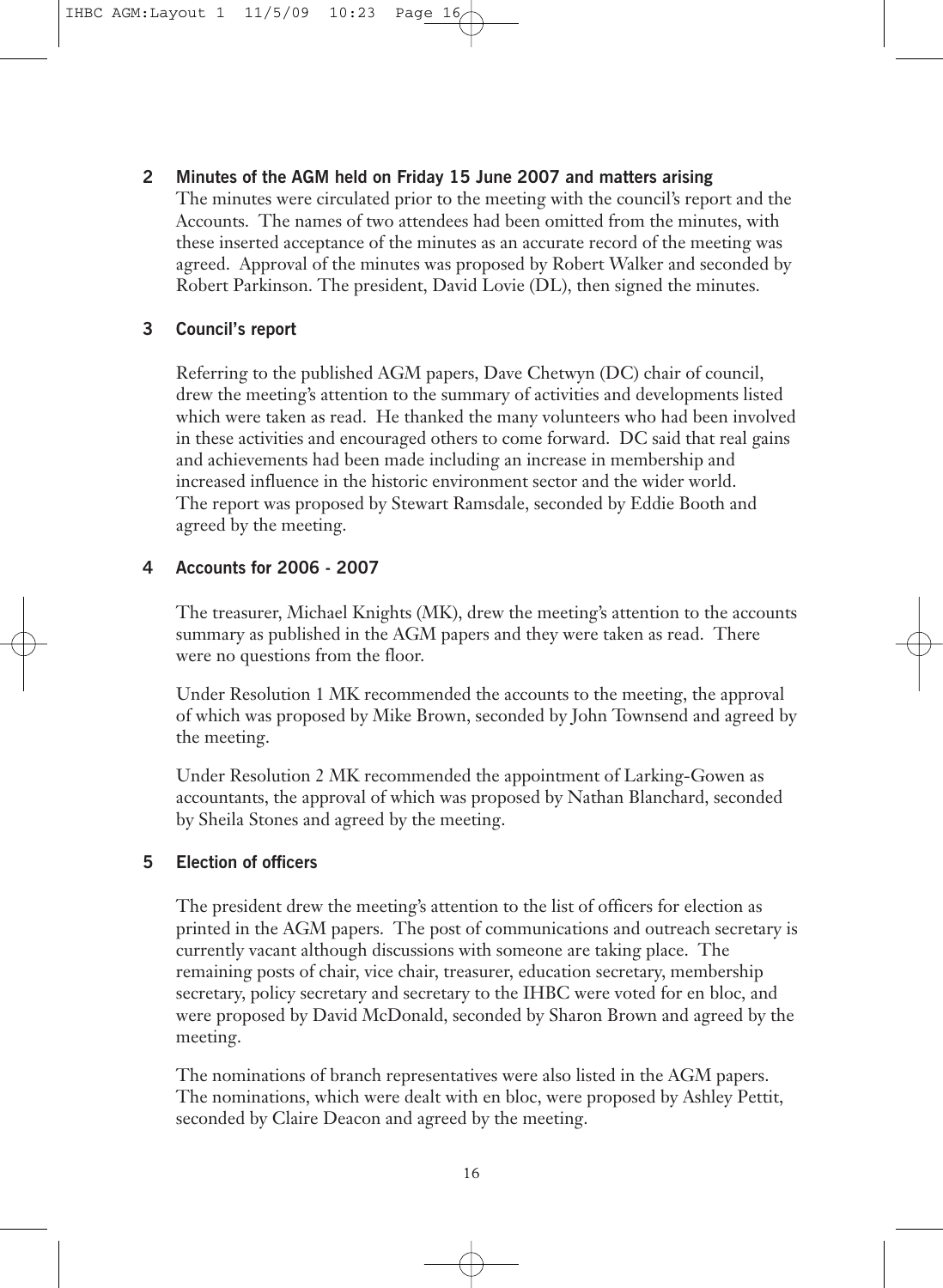DC thanked DL who is stepping down as president for all his time, effort and enthusiasm in promoting the institute. With his support the profile of the institute has been raised not only within the sector but in the wider world. DL said he enjoyed his time as president and that he did it because he wanted to. He stressed that the organisation was at heart a voluntary one but also thanked the staff for their support. He has had the pleasure of representing the institute in all sorts of places and met all kinds of people. As a result of those who are passionate and committed to the cause, the institute is able to box above its weight and is known to be reliable.

### **6 Motions to the AGM**

No motions had been received by the secretary Richard Morrice (RM). A question was raised from the floor regarding emergency motions. RM said they could only be taken if he had been notified not less than 24 hours before an AGM.

#### **7 Any other business**

7.1 Concern was raised from the floor by Philip Whitbourn regarding the perceived weakening of controls in the heritage protection bill. RM was able to tell the meeting that the clauses on conservation areas had not been prepared in time to be published with the rest of the bill before the parliamentary summer recess. Once prepared these clauses would go before the parliamentary select committee. He assured the meeting that there would be no weakening of the system. Mike Brown, the newly elected policy secretary, will be going before the select committee next week and will raise the need for proper public consultation of these clauses before the bill is moved forward.

DC said that the level of protection in conservation areas had been falling, as they were being damaged by incremental changes, and so the proposed changes could be a positive and dramatic tool for improvement and regeneration. He reassured the meeting that the institute would be looking very carefully at the bill as it will be an extremely important part of conservation in the future.

Philip Whitbourn also felt that the merging of consents was a major concern. The director, Seán O'Reilly (SOR), agreed that this was a very serious point and assured the meeting that the matter, and the surrounding issues, had been raised in the response to the Department of Culture Media and Sport (DCMS).

7.2 James Gibson raised a concern regarding the reputation of the institute. He was concerned there may be members who were not abiding by the code of conduct and as a result buildings were being lost. DL said the point had been taken regarding the seriousness of the issue. RM said that the institute does have an finalised disciplinary procedure and that a full one will be in place by the next AGM. He agreed that this was a serious issue and that the reputation of the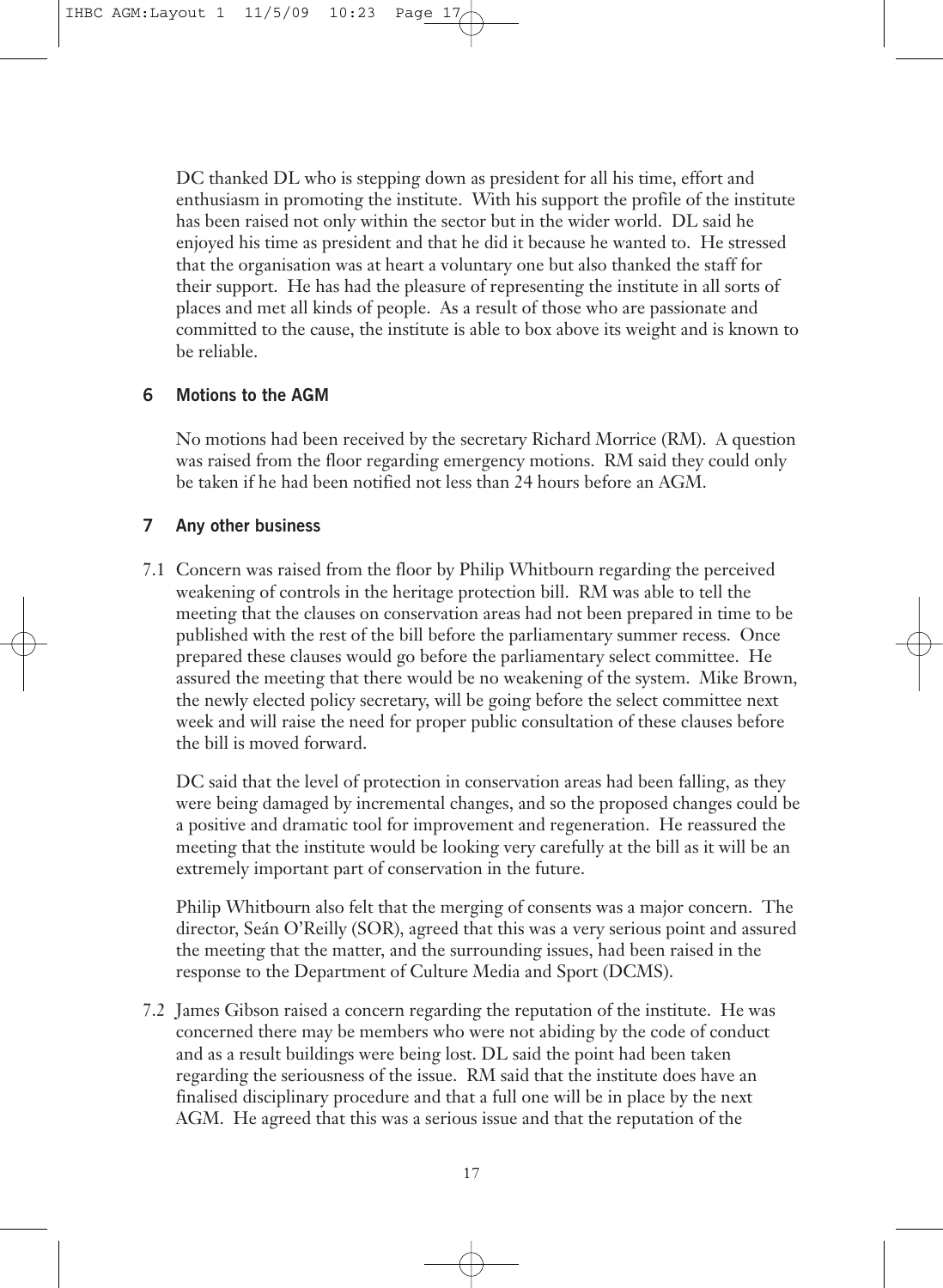institute and its members had to be protected. The emerging policy has to be prepared very carefully and discussions are ongoing with the institute's lawyers on this issue. RM asked that Mr Gibson speak to him confidentially after the meeting. SOR said that as a charity there is a fundamental duty to protect the reputation of the institute. The procedure that should be followed in the event of a complaint is that it should be made in writing to the Secretary, RM. He assured the meeting that any complaints were completely confidential.

7.3 Bob Kindred spoke to the meeting regarding the first presentation of the Gus Astley Student Award. Gus, who died in August 2003, had been a longstanding member and supporter of the institute and before that the Association of Conservation Officers. A memorial fund was set up and members contributed to it. As Gus had been a SPAB Scholar and had a great interest in encouraging young professionals the student award had been developed. The award had attracted 27 submissions, all of a very high standard, and at the fringe part of the 2008 Annual School the winning students had presented their submissions. Mrs Sheila Astley had been able to attend and present the prizes and thought it was an excellent start to the awards. BK also thanked Nathan Blanchard for acting as joint assessor for the submissions.

Eddie Booth asked if the accounts for the Gus Astley Memorial Fund were published and if so should they be part of the institute's AGM papers. Bob said that the funds were completely separate from those of the institute and that until now there had been nothing to announce although he took on board the idea. SOR confirmed that the fund was a freestanding item and that would not be included in the institute's accounts as it would require additional management resources for the IHBC. It was suggested that the award be featured in an article for Context as the work of the students was very useful and should be in the public domain.

The president thanked the conference organisers and sponsors, officers, members of council, and members for attending the meeting which closed at 5.30pm.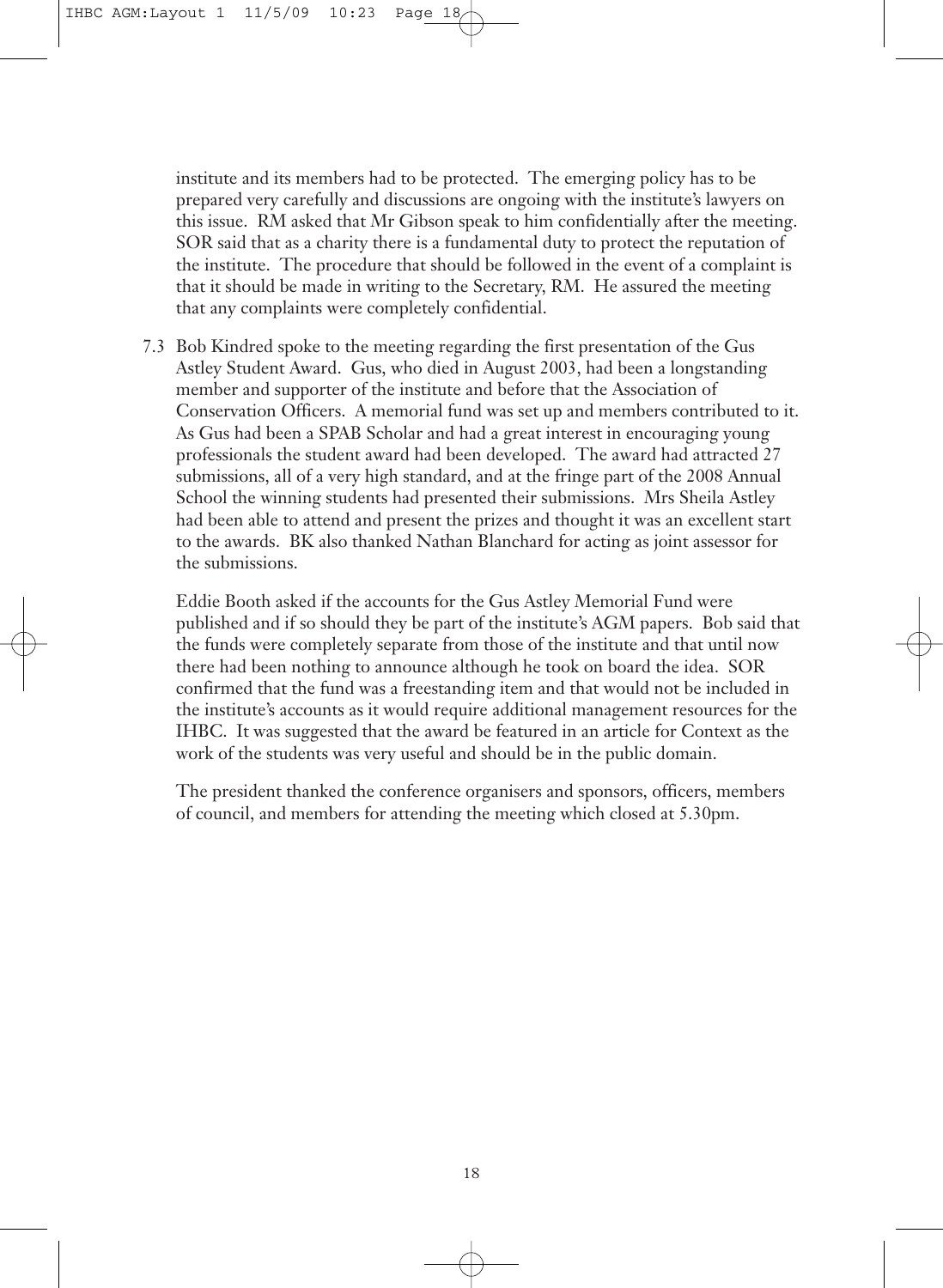IHBC AGM:Layout 1  $11/5/09$  10:23 Page 19

€